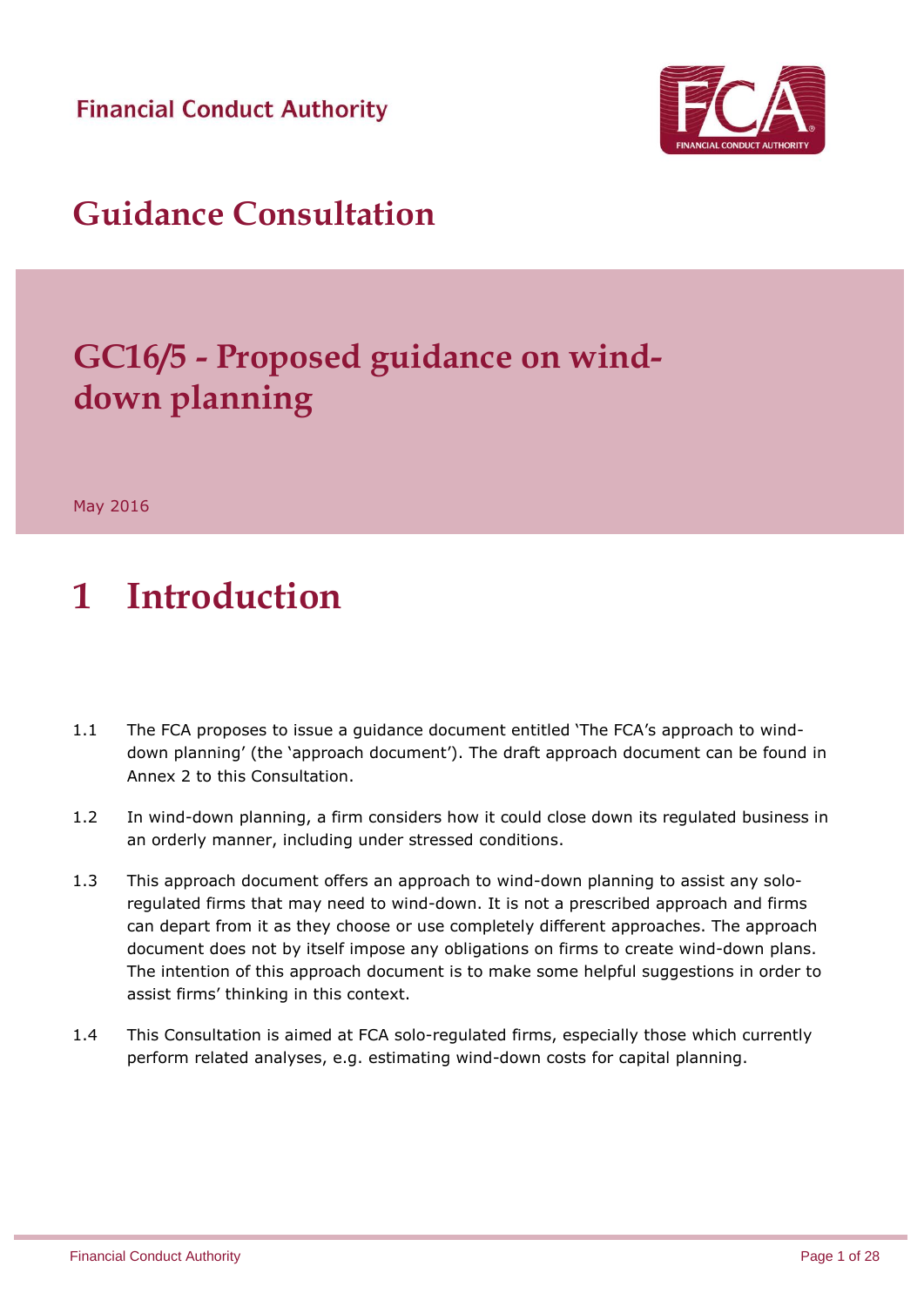## **2 Summary of the approach document**

- 2.1 Authorised persons and professional advisors have requested that the FCA provides clarification on what wind-down planning should cover. To date, we have discussed winddown planning with individual firms as part of our supervisory response to identified concerns. In May 2015 we provided feedback to the wider industry as part of our Prudential Forum. In addition we believe that this non-binding approach document will benefit firms and their professional advisors and lead to better outcomes.
- 2.2 The proposed approach document, when finalised, will become general guidance in the FCA Handbook under the 'Regulatory Guides' section.
- 2.3 The approach document itself does not impose an obligation on firms to create winddown plans, but merely suggests a logical approach for firms that have decided to engage in such planning. As such, it is not being subjected to cost-benefit analysis. We accept that there are many different approaches to wind-down planning, so we encourage firms to take this approach document into consideration as a starting point and tailor a model that best suits their circumstances.
- 2.4 The approach document's main body has two parts: Chapter 3 discusses the concept and process of wind-down planning and Chapter 4 discusses some more specialised topics, e.g. communications plans. The approach document is accompanied by a Quick Reference Guide which may be particularly useful for smaller firms.
- 2.5 We believe that an effective wind-down plan should help a failing firm to cease its regulated activities and achieve cancellation of permission with minimal adverse impact on its clients, counterparties and the wider markets. So the approach document aims to help a firm factor these considerations into its wind-down planning.
- 2.6 In simple terms, wind-down planning is a process by which the governing body of a firm:
	- identifies the steps and resources it needs to wind down its business, especially in a resource-stressed situation, and
	- evaluates the potential risks and impact of a wind-down and considers how to mitigate them.
- 2.7 The approach document places emphasis on the leadership of the firm's governing body in its wind-down planning.
- 2.8 The cases we have seen recently show that a significant number of firm failures are caused by stressed financial, operational or other events, including sudden market changes. Given this, key pre-requisites for an orderly wind-down include the ability to monitor relevant indicators and make effective and timely decisions. Effective wind-down planning is therefore likely to be enhanced by an effective risk management framework.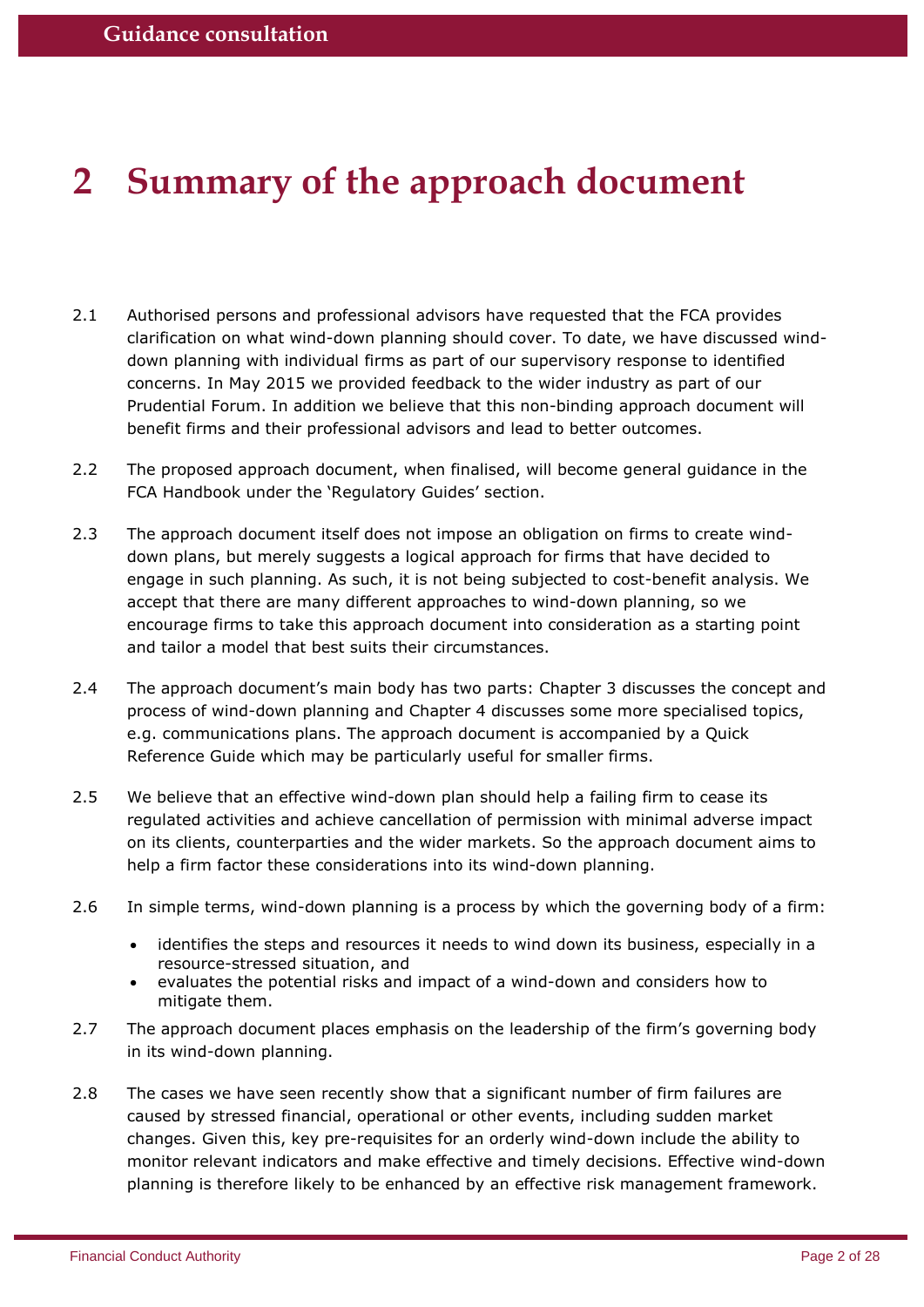- 2.9 We believe there are three important assessments that a firm is likely to include as part of effective wind-down planning:
	- Impact assessment: Who will be affected by the wind down if it happens?
	- Operational analysis: What steps would need to be taken during the wind-down process?
	- Resource assessment: What resources would be needed to complete the steps identified in the operational analysis?
- 2.10 Amongst the several special topics in Chapter 4, we have noted that there are two areas in particular that many firms have tended to overlook:
	- A communications plan An effective communications plan can help to deliver a more effective wind-down process and ensure appropriate and timely action from all key stakeholders.
	- Assessment of intra-group relationships (where relevant) If a firm is part of a larger group, its wind-down plan will often be affected by the availability or the withdrawal of group financial support, processing capabilities and shared staff and facilities. If the entity has been relying on support and services from the wider group, then it is prudent to consider if these resources would still be available during the wind-down.
- 2.11 The Quick Reference Guide gives some helpful hints on how to put the theory into practice, as well as some examples as illustration.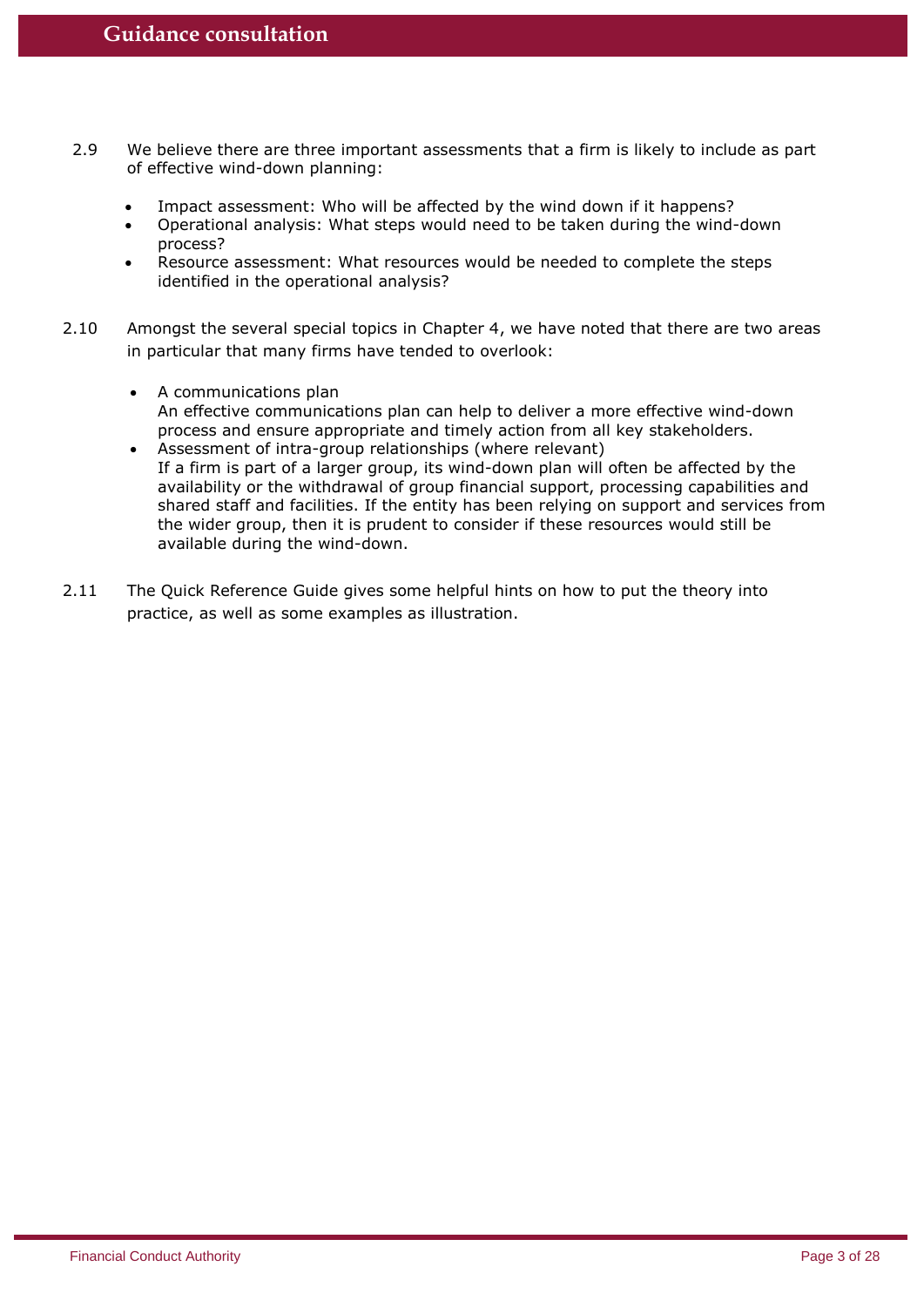## **3 Next steps**

- 3.1 We would welcome any comments or observations by 22 July 2016 (Friday). Following that, and taking into account any responses received, we will look to issue a final statement of our guidance on this matter.
- 3.2 Responses may be sent in writing to the following address:

F.A.O. Anthony Ma / Gerald Sampson Specialist Supervision Division The Financial Conduct Authority 25 The North Colonnade Canary Wharf London E14 5HS

Email: WDP-feedback@fca.org.uk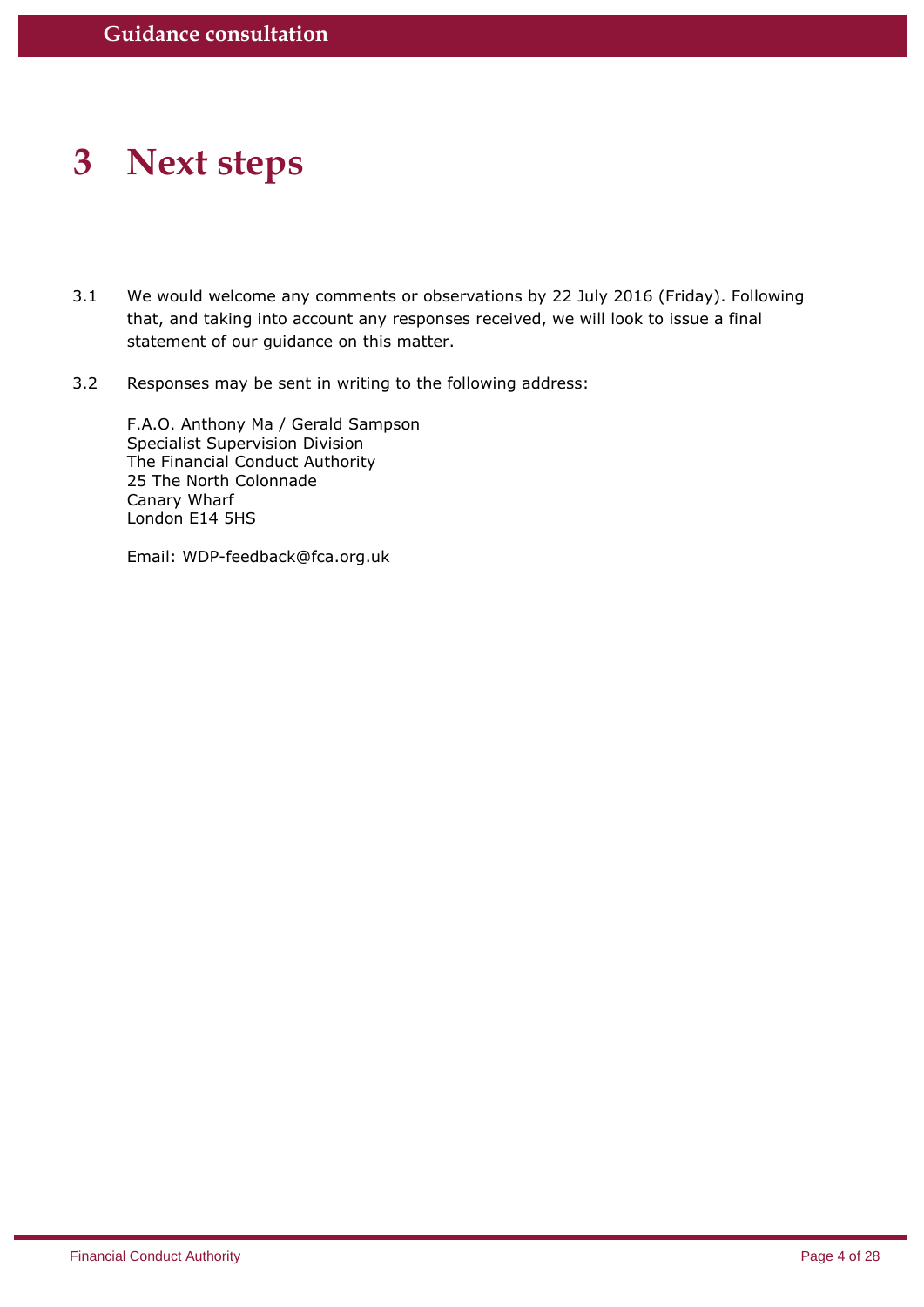## **Annex 1: Compatibility statement**

## **Compatibility statement**

- 1. Section 1B of the Financial Services and Markets Act 2000 (FSMA) requires the FCA, when discharging its general functions, as far as is reasonably possible, to act in a way that is compatible with its strategic objective and advances one or more of its operational objectives. The FCA also needs to, so as far as is compatible with acting in a way that advances the consumer protection objective or the integrity objective, carry out its general functions in a way that promotes effective competition in the interests of consumers. The FCA's general functions include its functions in relation to the giving of general guidance.
- 2. The FCA believes the proposals set out in this Consultation are compatible with its duties under section 1B of FSMA. Guidance for wind-down planning will help firms to consider how an orderly wind down can be achieved and how to make such decision in a timely manner. It also helps firms to appreciate how the winding down will affect various stakeholders (including consumers and market participants). This in turn advances our objectives of protecting consumers' interests and market integrity.
- 3. The FCA has had regard to the regulatory principles set out in section 3B of FSMA. In formulating the proposal, the FCA adhered to the principle of proportionality. A suggested approach to wind-down planning contributes to better regulatory outcome, whilst not imposing significant (if any) burden on firms. The proposals are also consistent with the principle that the FCA should exercise its functions as transparently as possible

## **Cost benefit analysis**

4. The proposal set out in this Consultation does not impose additional obligation on firms. It is not related to rule changes or guidance on rules. Under section 138I of FSMA, when the FCA wishes to introduce any new rules it must publish a cost benefit analysis (CBA) along with the proposed rules. Since the requirements under section 138I are not applicable, the FCA is not required to carry out a CBA. In any event, the FCA does not expect that the proposal will lead to any increase in costs, or the cost increase will of minimal significance.

## **Equality and diversity**

- 5. We have considered the equality and diversity issues that may arise from these proposals. Overall, we do not consider that the proposals raise concerns with regard to equality and diversity issues.
- 6. We do not consider that the proposals in this Consultation adversely impact any of the groups with protected characteristics, i.e., age, disability, sex, marriage or civil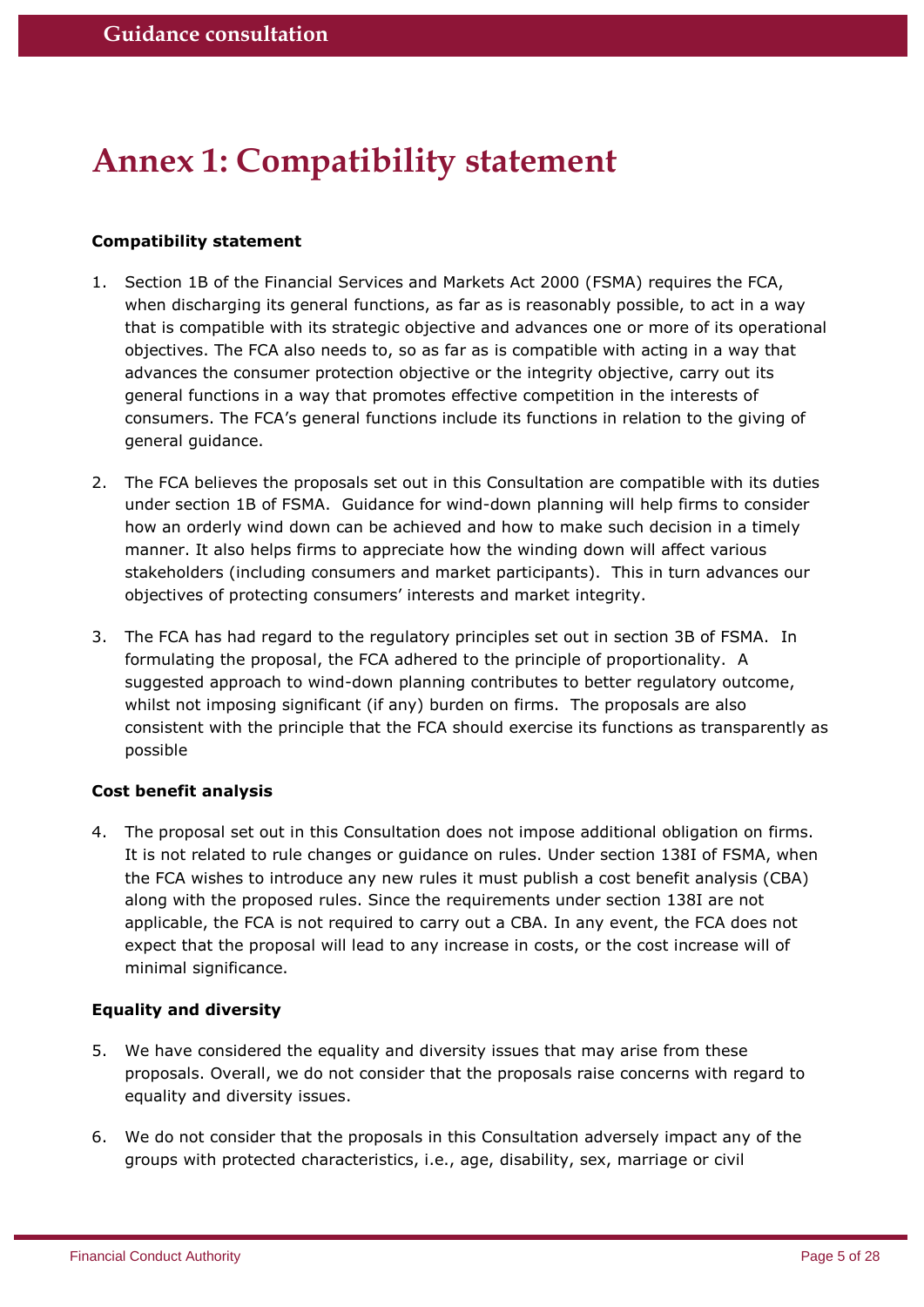partnership, pregnancy and maternity, race, religion and belief, sexual orientation and gender reassignment.

7. We will continue to consider the equality and diversity implications of the proposals during the consultation period, and will revisit them when publishing the final guidance. In the interim we welcome any feedback to this Consultation on such matters.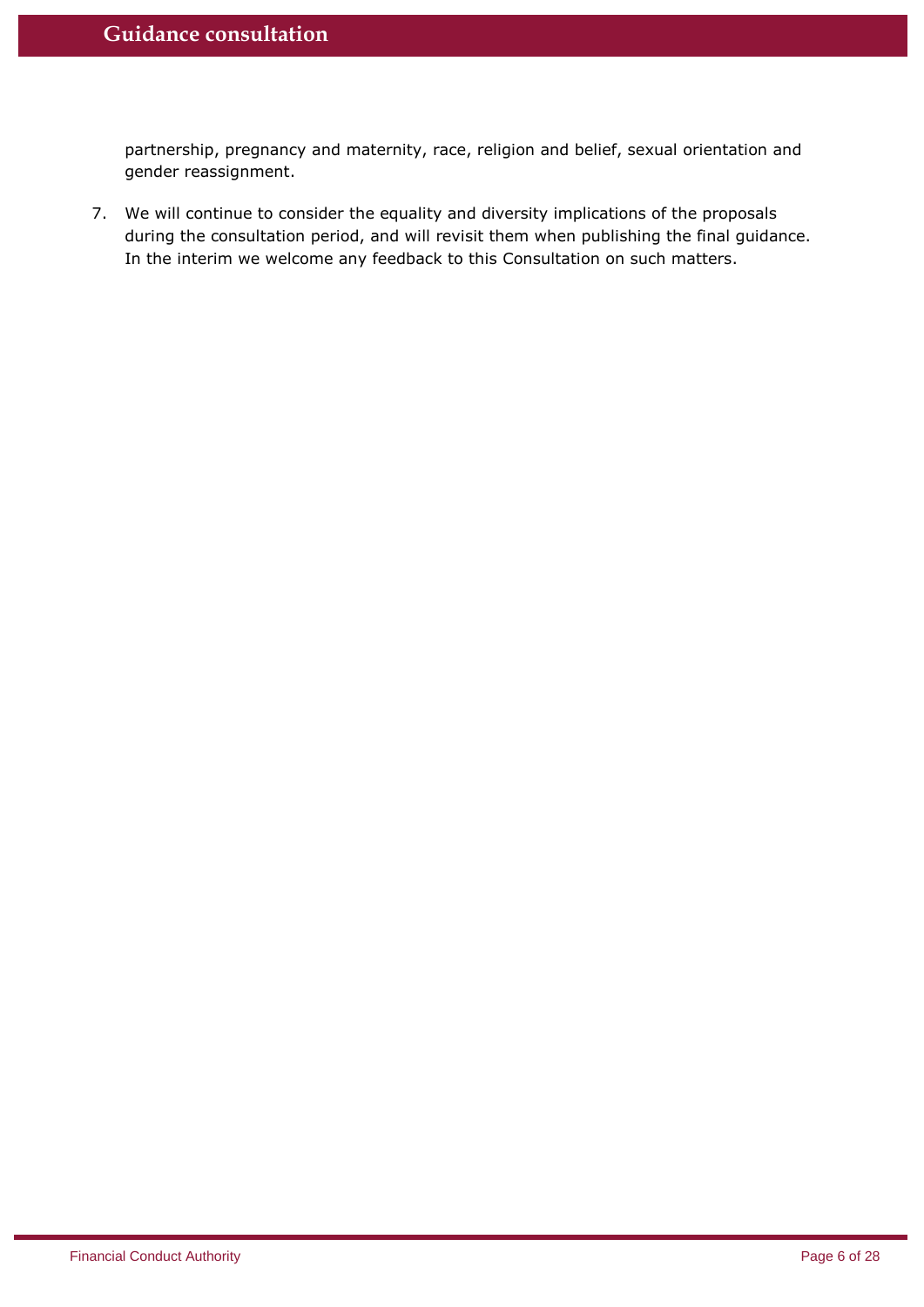## **Annex 2: The FCA's approach to wind-down planning (including Quick Reference Guide)**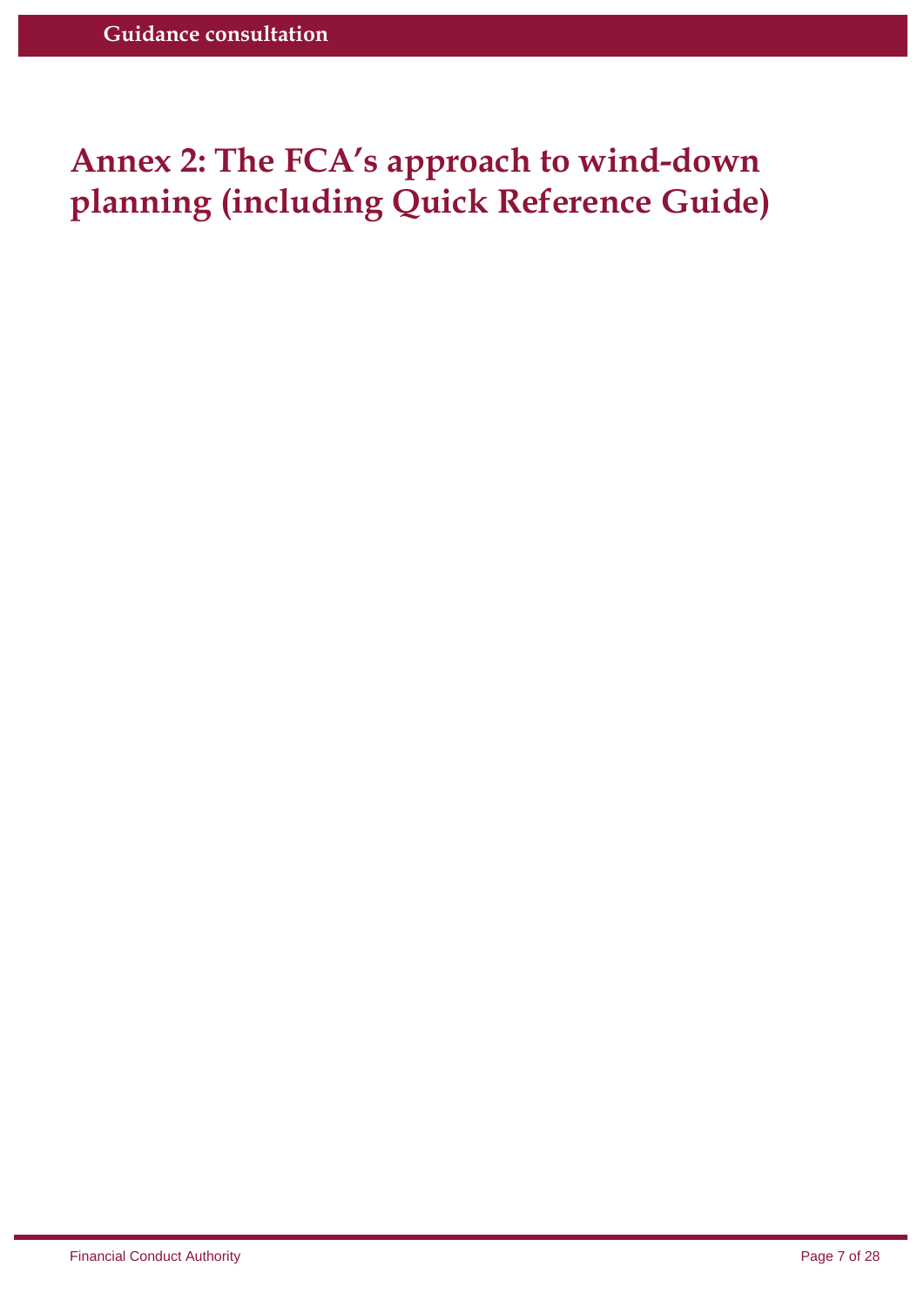## **WIND-DOWN PLANNING GUIDE INSTRUMENT 2016**

#### **Powers exercised**

A. The Financial Conduct Authority makes this instrument in the exercise of its powers under section 139A (Guidance) of the Financial Services and Markets Act 2000.

## **Commencement**

B. This instrument comes into force on [*date*].

### **New regulatory guide**

C. The Financial Conduct Authority makes the 'Wind-down Planning Guide' to form a Regulatory Guide in accordance with Annex A to this instrument. The Regulatory Guide does not form part of the Handbook.

### **Notes**

D. In the Annex to this instrument, the "notes" (indicated by "**Note:**") are included for the convenience of readers but do not form part of the legislative text.

## **Citation**

- E. This instrument may be cited as the Wind-down Planning Guide Instrument 2016.
- F. The sourcebook in Annex A to this instrument may be cited as the Wind-down Planning Guide (WDPG).

By order of the Board [*date*] 2016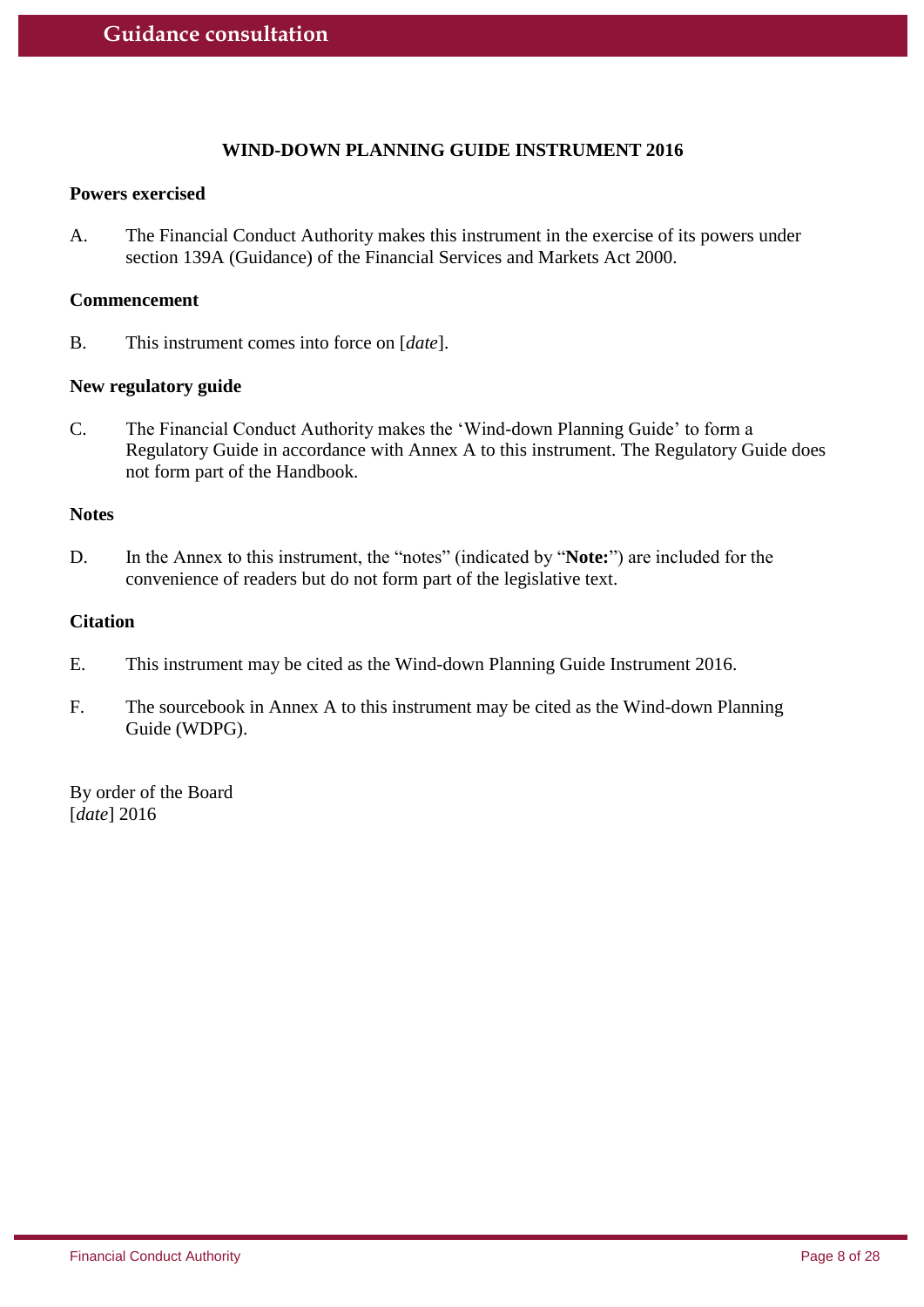## **Annex A to Wind-down Planning Guide Instrument 2016 Wind-down Planning Guide (WDPG)**

## **Contents**

- 1 Introduction
- 2 Application and interpretation
- 3 The concept and process of wind-down planning
	- 3.1 What is wind-down planning?
	- 3.2 Time horizon and the people involved in the planning process
	- 3.3 Wind-down scenarios: What would make a firm no longer viable?
	- 3.4 Effective risk management
	- 3.5 Making a decision to wind-down
	- 3.6 Impact assessment: Who will be affected by the wind-down?
	- 3.7 Operational analysis: What needs to be done during the wind-down period?
	- 3.8 Resource assessment
	- 3.9 Cancellation of permission
- 4 Further topics
	- 4.1 Anticipating reactions
	- 4.2 Communications plan
	- 4.3 Client monies and custody assets
	- 4.4 Groups of firms and overseas businesses

Appendix 1 Quick Reference Guide

## **1 Introduction**

## **1.1 Overview**

- 1.1.1 An effective wind-down plan aims to enable a *firm* to cease its *regulated activities* and achieve cancellation of its *permission* with minimal adverse impact on its *clients*, *counterparties* or the wider markets. This includes scenarios where the *firm* undertakes a strategic exit as well as unexpected crisis or insolvency that makes the *firm* unviable.
- 1.1.2 A wind-down plan can also help a *firm* to assess if it would have adequate resources (e.g. capital, liquidity, knowhow and manpower) to wind down in an orderly manner, especially under challenging circumstances.
- 1.1.3 The Quick Reference Guide at the end of this approach document is intended to help *firms* (especially those of a smaller size or a simpler operating model) to apply the theory to develop an effective wind-down plan.

## **2 Application and interpretation**

## **2.1 Application and interpretation**

2.1.1 This approach document aims to assist any solo-regulated *firm* that undertakes winddown planning. It does not apply to any *PRA-authorised person*. It does not impose any obligation on a *firm* to create a wind-down plan. However, it shows what an effective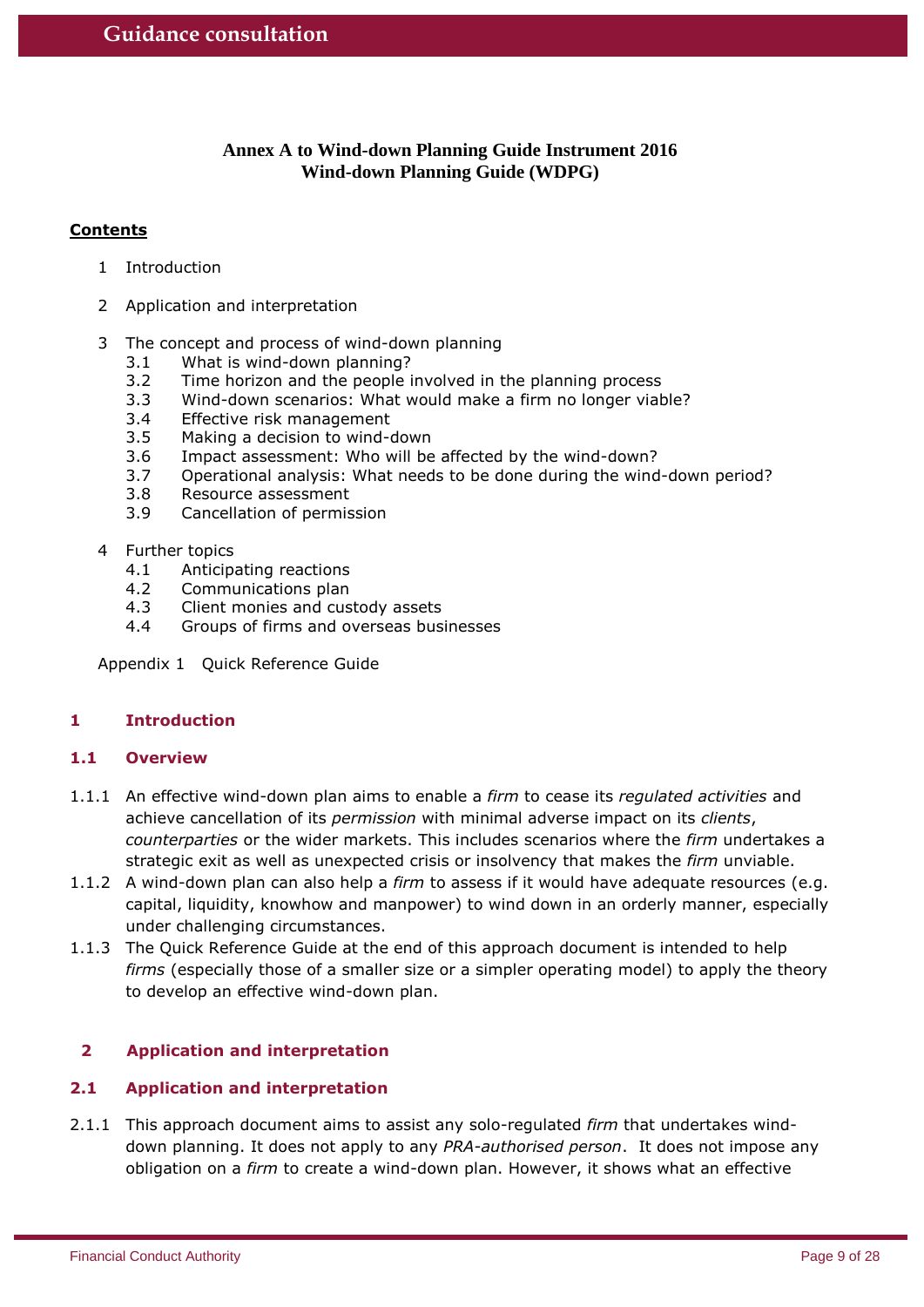wind-down plan can include, for *firms* that choose to have one to demonstrate how this can assist meeting its general obligations.

- 2.1.2 This approach document is general *guidance* given under section 139A of the Financial Services and Markets Act 2000 (the 'Act').
- 2.1.3 Interpretative provisions (including definitions in the *Glossary*) of the *FCA Handbook* apply to this approach document in the same way they apply to the *FCA Handbook*. Where a definition is defined in the *Act,* that definition applies in this approach document.

## **3 The concept and process of wind-down planning**

## **3.1 What is wind-down planning?**

- 3.1.1 Wind-down planning is a process in which the *firm's governing body*:
	- (1) identifies the steps and resources it needs to wind down its business, especially in a situation where resources are limited; and
	- (2) evaluates the risks and impact of a wind down and considers how to mitigate them.
- 3.1.2 The objective of wind-down planning is to help to reduce the risk of negative effects for *consumers* and markets when a *firm* winds down its business.
- 3.1.3 The following list is not exhaustive but an effective wind-down plan typically includes the following components:
	- (1) The scenarios that could lead to a *firm* no longer being viable, adequate governance processes, management information monitoring and other control processes to support timely wind-down decision making.
	- (2) A plan to steer the *firm* to wind down its business in an orderly manner after a decision to exit the business has been made.
	- (3) An assessment of the resources, both financial and non-financial, that are needed to support an orderly wind down.
	- (4) Proactively identifying and mitigating any material risks or obstacles to orderly wind down, (e.g. issues that could lead to significant *consumer* detriment, or create a significant adverse impact to the financial market(s) or other third parties).
- 3.1.4 The end product of this process is a documented wind-down plan that is approved by the *firm's governing body*, with a nominated *person* ensuring it is continuously reviewed as to its adequacy and remains current and relevant to the *firm's* operations.
- 3.1.5 A wind-down plan is meant to be a living document, refreshed periodically and after any material change in business/operating model (e.g. addition of new major business line). It is good practice for the *governing body* to approve every revision.
- 3.1.6 We know that some *firms* may have carried out similar planning exercises under other regulatory processes (e.g. *ICAAP*, *RRD*). This approach document does not replace or re-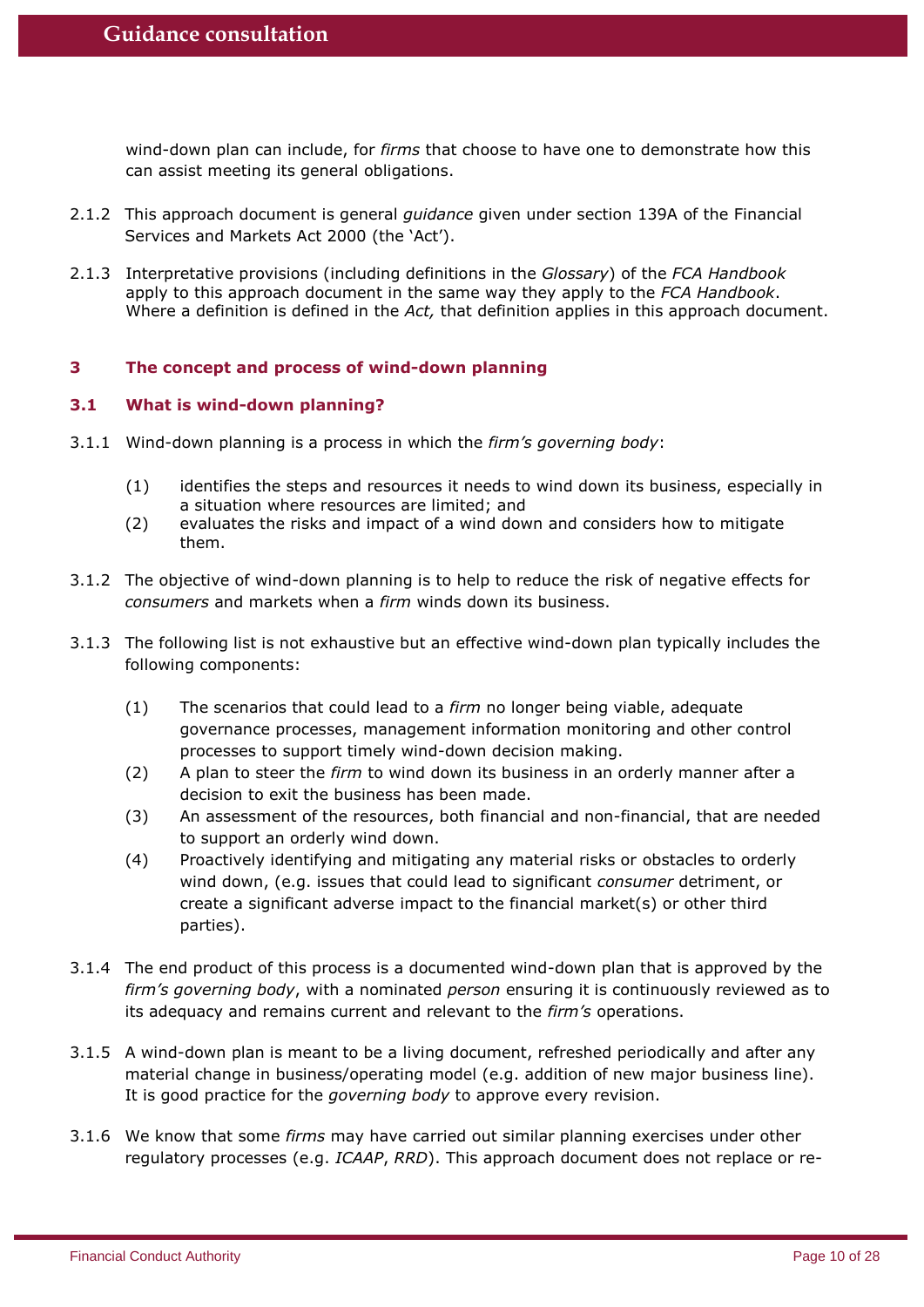interpret those processes. However, *firms* may want to take this approach document into account to further strengthen their wind-down planning.

[**Note:** Internal Capital Adequacy Assessment Process (*ICAAP*) is for *firms* which are subject to *CRD IV* / *BIPRU*. Some of these *firms* are further subject to the Recovery and Resolution Directive (*RRD*).]

3.1.7 Some commonly asked questions about wind-down planning:

Q1: If a *firm* is running normally and is generating revenue/profits, would wind-down planning be of any relevance?

Yes. There is no guarantee that a normally functioning *firm* will not fail in the future. *Failure* of a *firm* could occur suddenly. Without proper advance planning, a *firm* running into difficulties has an increased likelihood of a disorderly wind down, leading to *consumer* detriment and/or potentially adverse effects in the market.

Q2: What is the difference between business continuity planning (BCP) and wind-down planning?

Most *firms* would have been requested to submit a description of business continuity and disaster recovery plans when they were authorised. BCP focuses on the *firm's* ability to continue to function or recover despite unforeseen physical and/or technical interruptions to its business. The *firm's* assumption is that it will remain a going concern and so the BCP's focus is on resilience.

On the other hand, wind-down planning deals with situations in which the business is no longer viable or the *firm* makes a strategic/business choice to exit their regulated business. The *firm's* assumption is that, for example, it will not remain a going concern or deliver the desired return on capital and so the focus is on how it can wind down its activities and relinquish its regulatory *permissions*  in an orderly manner.

Q3: Which scenario is the most appropriate for the purpose of wind-down planning?

There are various scenarios which may lead to the wind down of a *firm* (i.e. winddown scenarios), such as loss of key *client(s)* or a severe economic downturn.

There is no single wind-down scenario that applies to all *firms*. The most useful scenarios to support forward planning are those that are severe, relevant to the *firm* and may result in the business not being viable.

Wind-down planning allows *firms* to plan ahead so that they have adequate financial and non-financial resources to:

(a) formulate judgement if they have become unviable;

(b) explore recovery options and/or mitigating actions (e.g. potential capital injections); and

(c) wind down the business in an orderly manner if no other option is available.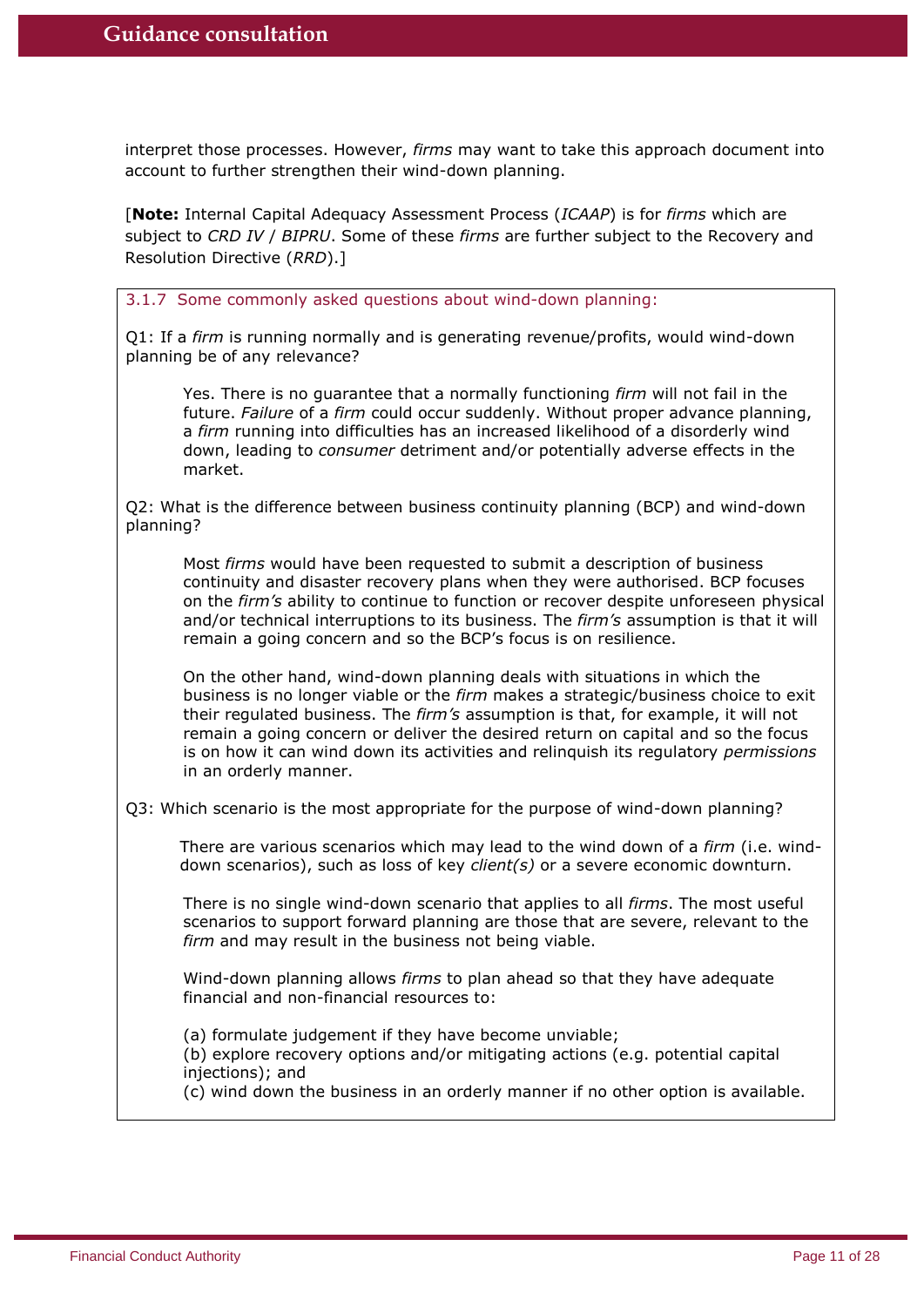## **3.2 Time horizon and the people involved in the planning process**

- 3.2.1 This section explains the time horizon (including the likely starting point and end point of the wind-down period), and some of the associated activities and costs firms may want to take into account during the wind-down planning process.
- 3.2.2 The starting point of the wind-down period is when the firm's governing body (e.g. the Board of Directors of a company) makes the decision to wind down its regulated business. Note that after making the decision to wind down, the *firm* is no longer a going concern.
- 3.2.3 The end point of the wind-down period is when the *FCA* cancels the *firm's Part 4A permission*.
- 3.2.4 However, wind-down planning is not just about the events during the wind-down period (i.e. between the start point and end point as described above). It also includes what precedes the actual wind-down process. In particular, as wind down can be triggered by a range of scenarios, firms that proactively identify and monitor key management information, relevant metrics and early warning indicators are likely to be better prepared. It can also support more effective decision making and, where appropriate, timely initiation of the wind-down plan if needed.

| <b>Considerations during</b>                                                                                                                                                              |                                                                         | Wind-down period                                                                                                                               |                                  |
|-------------------------------------------------------------------------------------------------------------------------------------------------------------------------------------------|-------------------------------------------------------------------------|------------------------------------------------------------------------------------------------------------------------------------------------|----------------------------------|
| <b>Business as Usual</b>                                                                                                                                                                  | <b>Start</b>                                                            | During wind-down period                                                                                                                        | End point                        |
|                                                                                                                                                                                           | point                                                                   |                                                                                                                                                |                                  |
|                                                                                                                                                                                           |                                                                         |                                                                                                                                                |                                  |
| - Consider a range of wind-<br>down scenarios<br>- Identify relevant<br>management information<br>to be monitored<br>- Governance process and<br><i>internal controls</i> are in<br>place | A firm's<br>governing<br>body<br>makes a<br>decision<br>to wind<br>down | A firm wants to close down its<br>business in an orderly fashion<br>and needs sufficient financial<br>and non-financial resources to<br>do so. | Cancellation<br>οf<br>permission |
| In the event of business<br>difficulties, a firm may try<br>to recover and/or pursue<br>other mitigating actions<br>(e.g. find a potential<br>investor).                                  |                                                                         | After making the decision to wind down, the firm is no<br>longer a going concern.                                                              |                                  |

## Illustration of the time horizon

3.2.5 Given the significance of wind-down planning, the governing body of a firm is most likely to be accountable for it, with appropriate engagement of relevant experts across the firm and, if required, externally. Senior individuals typically lead the wind-down process, and are accountable to the governing body. The following table illustrates how different individuals or business areas could be involved in wind-down planning.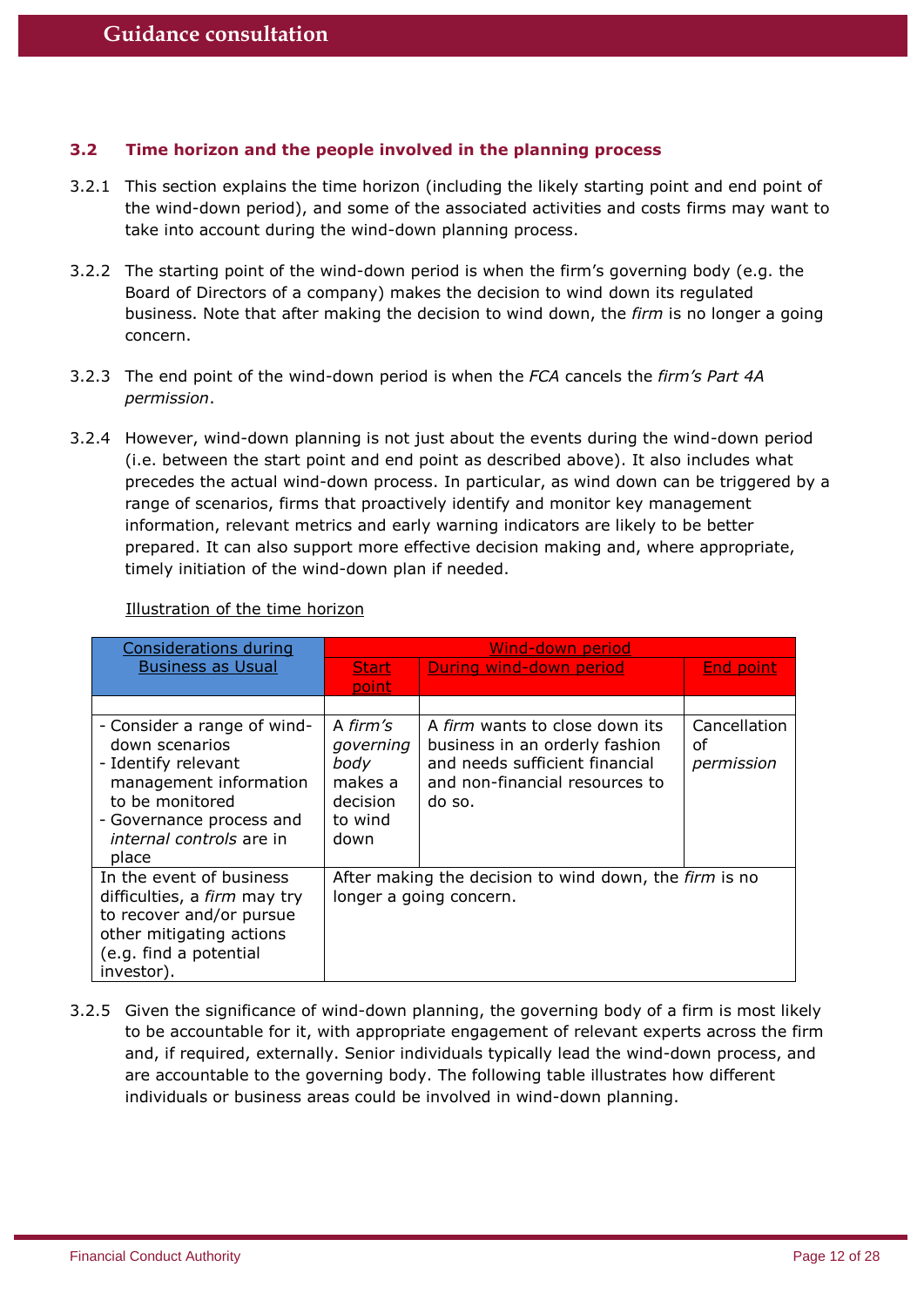Illustration of who could be involved in wind-down planning

| Governing body<br>(e.g. Board of<br>Directors) | The firm's governing body considers and approves the wind-<br>down plan. This may include challenge from non-executive<br><i>directors</i> if relevant.                                                                                                                             |
|------------------------------------------------|-------------------------------------------------------------------------------------------------------------------------------------------------------------------------------------------------------------------------------------------------------------------------------------|
| <b>Senior</b><br>management                    | The planning process is likely to be most effective if it is led by<br>an appropriate accountable $person(s)$ reporting to the<br>governing body. For a very large firm or group of firms, a<br>further working group may be created to help coordinate and<br>deliver the process. |
|                                                | Senior management, e.g. CEO, CFO, CRO, COO, provide<br>valuable input to the review, validation and challenge, before<br>the plan is presented to the <i>governing body</i> for deliberation.                                                                                       |
| Front line                                     | Front line business and support areas are engaged to                                                                                                                                                                                                                                |
| business and                                   | understand and mitigate potential operational issues and                                                                                                                                                                                                                            |
| support areas                                  | challenges from the wind-down process, e.g. redundancies, IT<br>systems, access to third-party services, etc.                                                                                                                                                                       |
| Relevant                                       | Firms may find it useful to consult external experts (e.g. an                                                                                                                                                                                                                       |
| external                                       | insolvency practitioner) and other relevant third parties to                                                                                                                                                                                                                        |
| experts/third                                  | improve their understanding and management of key wind-                                                                                                                                                                                                                             |
| parties                                        | down issues/scenarios.                                                                                                                                                                                                                                                              |

[**Note:** The above table is an illustration, rather than a definitive list. *Firms* may need to analyse their organisational structure, business model and operating model to decide on the appropriate participants.]

## **3.3 Wind-down scenarios: What would make a firm no longer viable?**

- 3.3.1 There are many reasons why a *firm* may wind down, including a strategic exit where the *firm* makes a business decision to exit and the decision is not due to it being unviable.
- 3.3.2 However, our approach document focuses on dealing with scenarios in which a *firm* is no longer viable. We refer to these as wind-down scenarios and these are typically used to inform a *firm's* wind-down plan. A *firm* will probably identify more than one wind-down scenario.
- 3.3.3 To do this, *firms* may want to consider what events would be likely to make it no longer viable. A *firm* is not viable if it no longer has adequate financial or non-financial resources to carry on its *regulated activities*. This could happen for a variety of reasons, including:
	- (1) significant financial *losses* with no signs of timely recovery;
	- (2) loss of key *clients* without realistic prospect of their replacement in good time; and
	- (3) loss of critical infrastructure (e.g. essential IT systems) with no signs of timely recovery.
- 3.3.4 A *firm* may consider the following factors when formulating its wind-down scenarios:
	- (1) business and operating models (business models show how a *firm* makes money, obtains funding and maintains healthy *cash* flow while operating models look at the day-to-day operations of the business);
	- (2) key revenue drivers, *clients* and functions in its operating model; and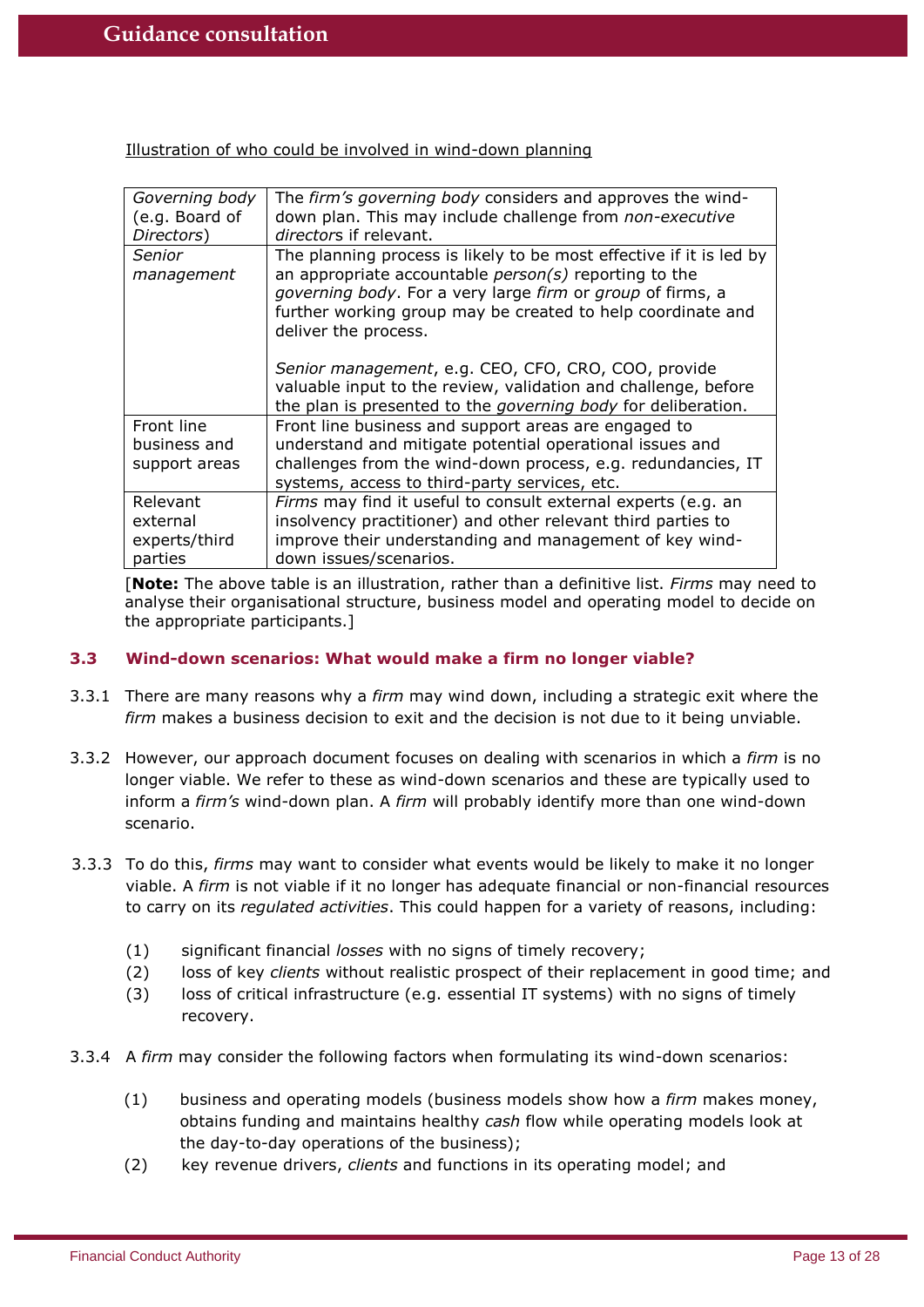(3) vulnerable areas in its business and operating models.

There may be other factors a *firm* may want to consider.

## **3.4 Effective risk management**

- 3.4.1 A good wind-down plan is most likely to be supported by an effective risk management framework. This may include:
	- (1) a clear risk appetite that has been approved and validated by the *governing body*;
	- (2) analysis of wind-down scenarios;
	- (3) appropriate reporting and monitoring of management information, risk metrics and early warning indicators; and
	- (4) any potential recovery options.
- 3.4.2 A clear risk appetite, as well as an effective risk identification and assessment approach, are important parts of wind-down planning. They can help to identify the risk metrics that need to be monitored and to set the appropriate thresholds.
- 3.4.3 Well-structured management information can help to identify emerging risks that could lead to a wind-down scenario. For instance:
	- (1) funding institutions are reconsidering terms/conditions of credit facilities provided to the *firm*;
	- (2) approaching the date of contract renewal with a key client; and
	- (3) profit and loss account pressure due to poor market conditions.
- 3.4.4 Good reporting processes can help ensure that the *firm* can assess emerging situations as soon as possible and intervene appropriately (i.e. attempt to recover).
- 3.4.5 A *firm* may consider setting thresholds for relevant management information (e.g. profitability, capital adequacy, liquidity), so that if the data shows breaches of the threshold values it can trigger a report to *senior management* and prompt thinking on the next steps.
- 3.4.6 *Firms* may consider potential options for recovery in the face of adverse business conditions, such as selling part of its business or seeking capital injection). This is known as recovery planning. Even if a *firm* has carried out recovery planning, wind-down planning can still be relevant as there is no guarantee that recovery options would save the *firm's* business.

[**Note:** Some firms are required to prepare recovery plans, i.e. those subject to the Recovery and Resolution Directive (*RRD*).]

## **3.5 Making a decision to wind down**

3.5.1 In the event of a severe stress, a *firm* may have one or more potential options that might enable it to recover and return to a normal or sustainable position, for example, finding potential investors to acquire or invest in the failing business. However, in spite of management actions, there may be no effective way to recover from a severe stress.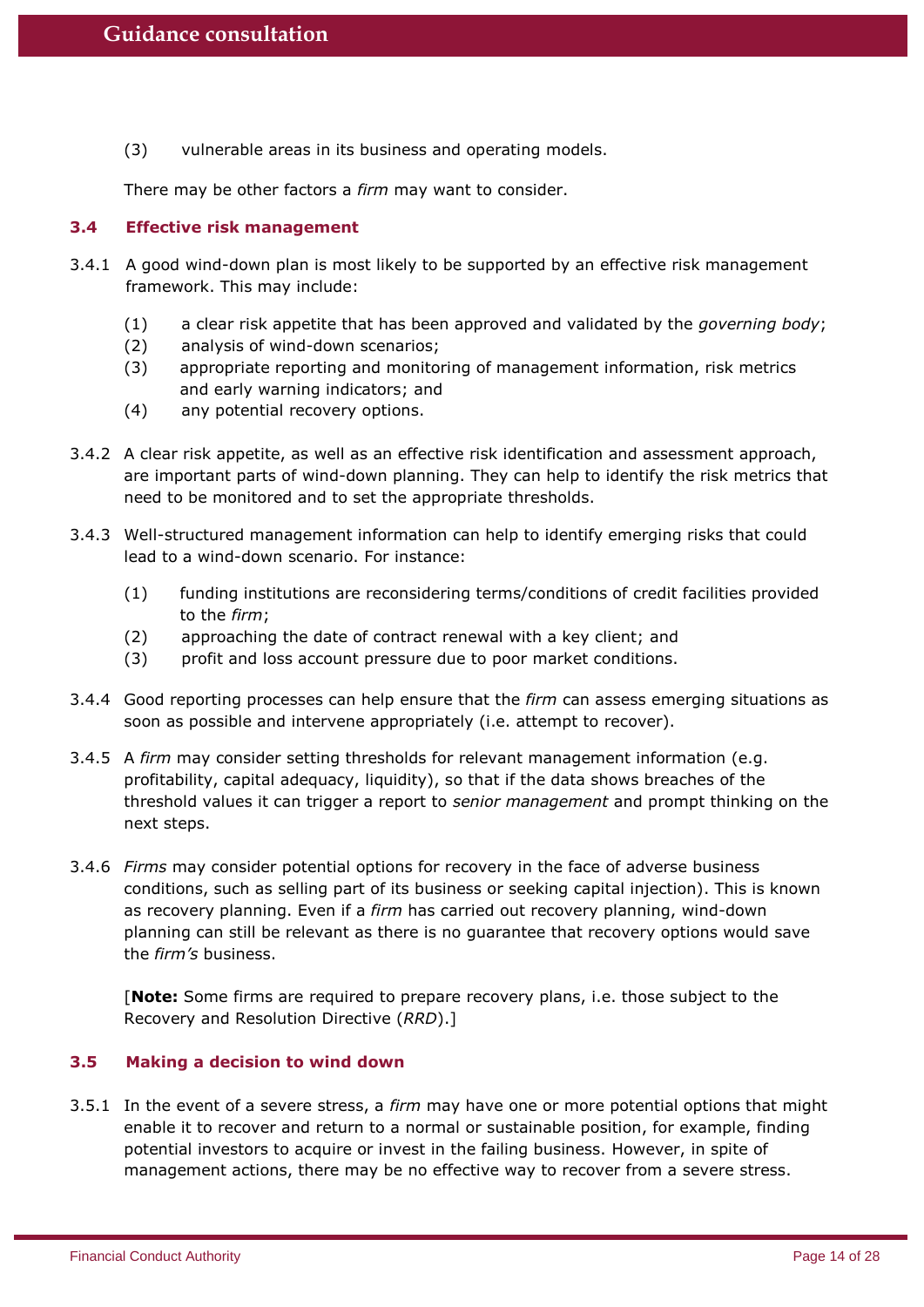- 3.5.2 The *firm's governing body* will need to make the decision to wind down in a timely manner. The wind-down plan can help the *firm's governing body* evaluate how viable any potential recovery options are against the risk of a disorderly *failure* if the decision to wind down is delayed or deferred for too long.
- 3.5.3 Establishing clear indicators and thresholds can help a *firm's governing body* to make timely decisions. They can also refer to the *firm's* wind-down scenario analysis to provide an indication of the minimum financial and non-financial resources needed to ensure the orderly winding down of the *firm's* activities. Deferring the wind-down decision to a point where that level of resources is no longer available would significantly increase both the risk and scale of a disorderly *failure*.
- 3.5.4 *Firms* may identify what *regulated activities* they will cease once the wind-down decision is made. For instance, a *firm* should not take on any more new *clients* once that decision is made.
- 3.5.5 We remind *firm's senior management* that they need to be aware of their *directors'* duties and what they must not do if the *firm* becomes insolvent.
- 3.5.6 If the *governing body* takes the decision to wind down, a *person* or group will probably need to be given the role of coordinating, directing and implementing the wind-down process. Many elements of these governance, oversight and operational arrangements can be established in principle in advance as part of a *firm's* wind-down planning.
- 3.5.7 *Firms* should inform the *FCA* as soon as there are signs of a potential *failure* or any other causes for winding down. They may also want to start communications with various stakeholders. See Section 4.2: Communications plan.

[**Note:** See Principle 11 (Relations with regulators) (*PRIN* 2.1.1R) for more information about notifying the *FCA* as soon as there are signs of potential *failure* or causes for winding down.]

## **3.6 Impact assessment: Who will be affected by the wind down?**

- 3.6.1 It is important, given the *FCA's consumer* protection and market integrity objectives, that *firms* seek to identify and mitigate any adverse impacts on *consumers*, *counterparties* and the wider markets that might arise as a result of a wind-down decision. A thorough analysis of all stakeholders will help a *firm* identify who would be affected if it winds down. It also helps a *firm* to understand how difficult it will be to wind down, for example, if it has many non-cancellable contracts in place which will inevitably increase the costs of winding down and prolong the length of the wind-down period.
- 3.6.2 We expect *firms* to treat *customers* fairly during the wind-down period. This is particularly important if a *firm* is holding *client monies* and *custody assets* (see Section 4.3: Client monies and custody assets) or is offering services to potentially vulnerable *customers*.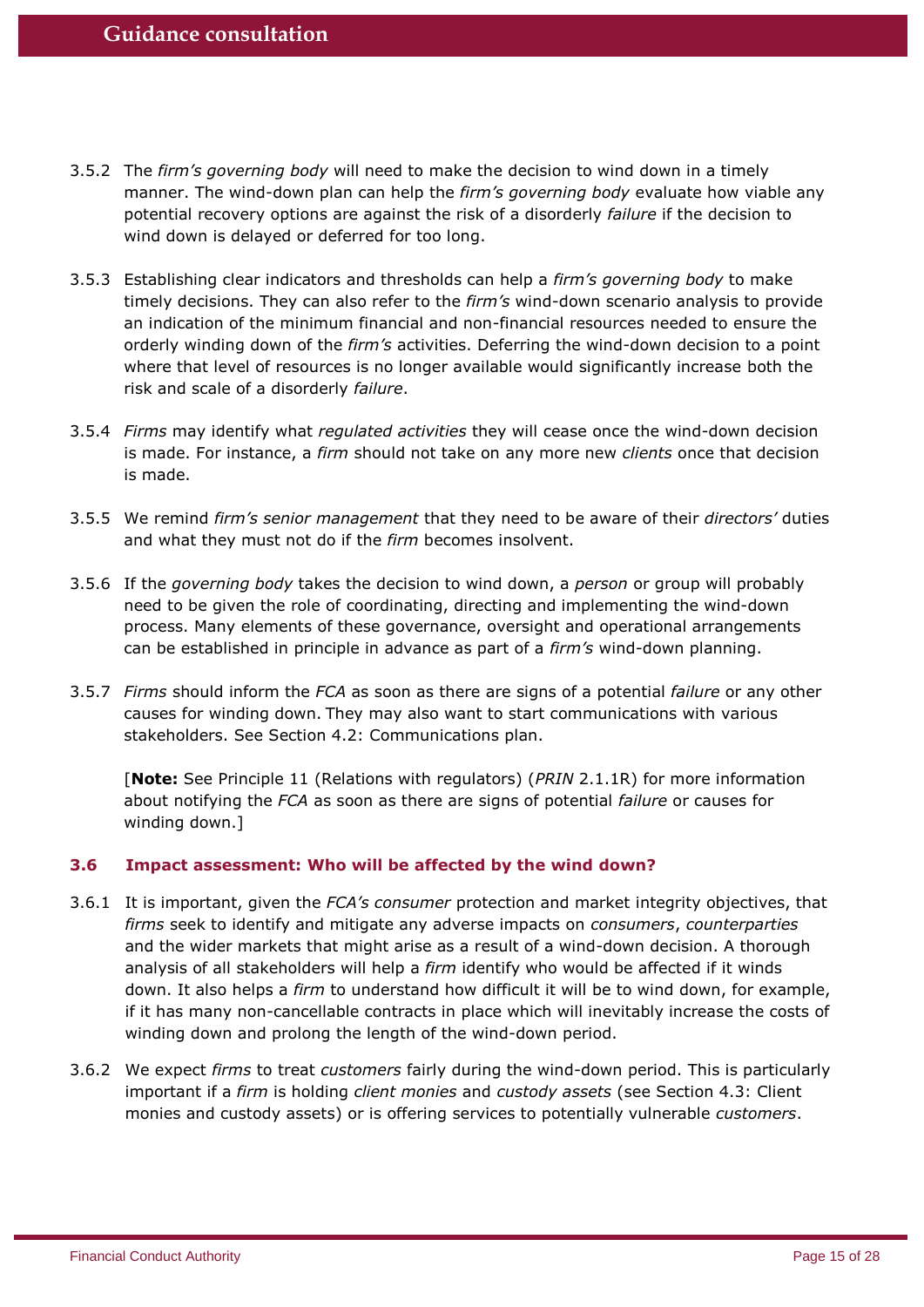- 3.6.3 *Firms* are required to keep up-to-date *client* records. These will prove invaluable in assessing the number and types of *consumers* who may be affected by the wind down.
- 3.6.4 *Firms* can support their Impact Assessment by a risk assessment of each stakeholder group along with the mitigating actions the *firm* would consider appropriate. Some factors that a *firm* may consider include:
	- (1) How quickly can a firm conclude any outstanding transactions? Will there be any tax or other implications to customers?
	- (2) Can the *firm* help transfer its *customers* to another *financial institution*? If the *firm* has many *customers* to be transferred out, do other *firms* in the same sector have the capacity to take them on?
	- (3) How quickly can *client monies* and *custody assets* be returned?

#### Market participants

3.6.5 An orderly wind down minimises the impact on the wider market. Some participants in the market may be more affected than others, for example if the *firm* is a major product provider for a particular sector, in which case its winding down may cause a greater impact than would otherwise be the case.

#### Employees

- 3.6.6 A *firm* may need to consider relevant employment legislation, especially if it has businesses that involve *overseas* jurisdictions. It may also choose to identify who needs to be retained during the wind-down period to help with the wind-down operation, for example, compliance and contact centre *employees*.
- 3.6.7 Although it may seem less critical to include consideration of other third parties such as landlords, creditors or trade payables, *firms* will need a prudent approach to wind-down planning factors and the effect of winding down on third parties that have contractual relationships with the *firm*, such as the landlord of the *firm's* office. This ensures that essential needs, such as premises, are still provided for during the wind-down period. It may also avoid a defaulting creditor triggering insolvency proceedings against the *firm* in anticipation of its exit.

## **3.7 Operational analysis: What happens during the wind-down period?**

- 3.7.1 The wind-down period can be considered as a timeline along which steps are taken, from making the wind-down decision all the way to the *FCA* cancelling the *firm's permission*.
- 3.7.2 These steps are effectively a function of, and in turn affect, a *firm's* entire business. A *firm* may find it useful to assess the following non-exhaustive list:
	- (1) The industry and the sector it operates in and the impact it may cause to the markets when it winds down.
	- (2) Who the *firm's clients* are and what processes are in place to maintain *client* records.
	- (3) Dealing with *client complaints*, particularly post winding down.
	- (4) Legal and regulatory status (including *FCA permission*).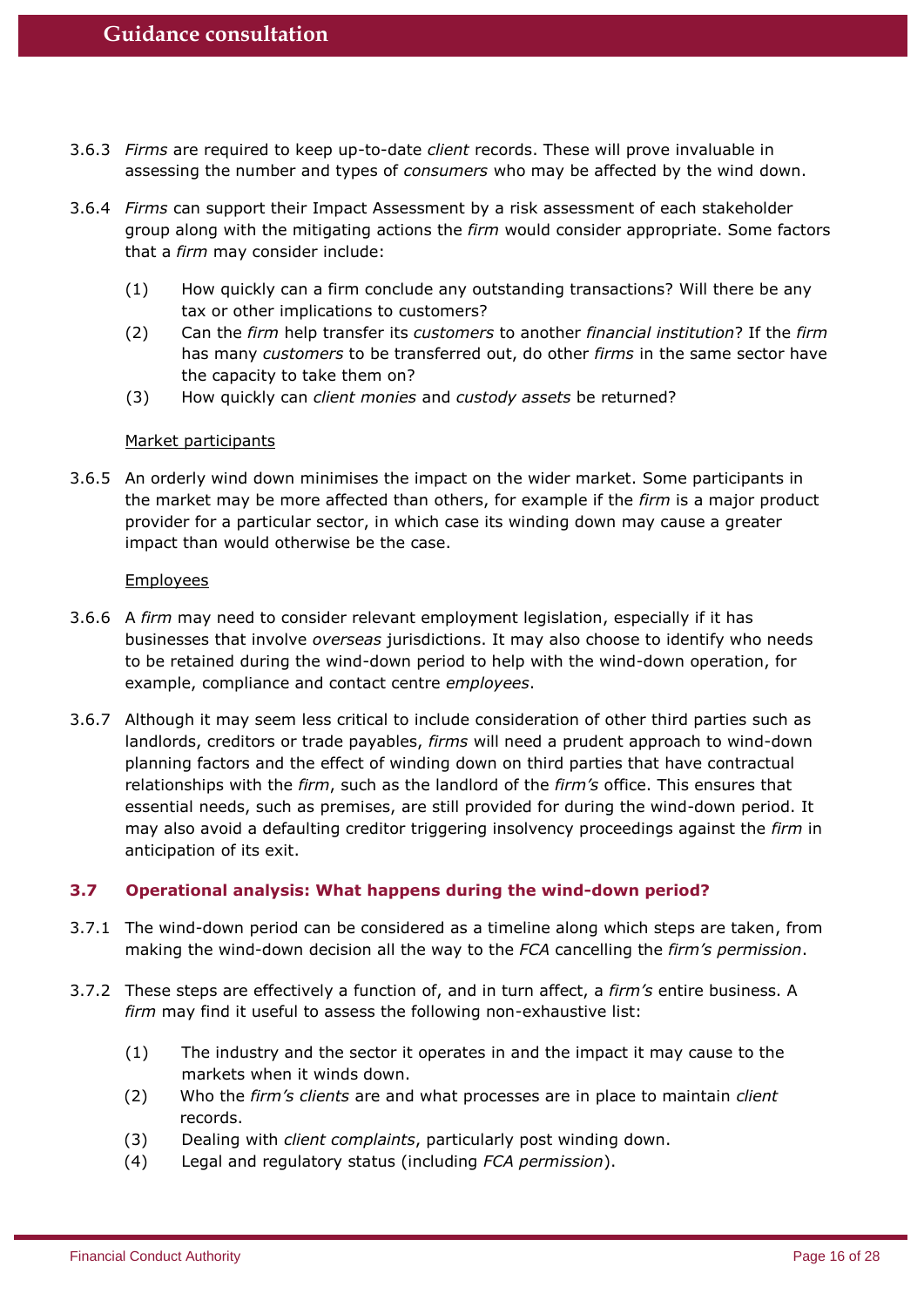- (5) Applicable legal, regulatory and insolvency regimes. This will include, for instance, *directors'* duties under company law.
- (6) Organisational structure and operating model.
- (7) Internal processes, systems and human resources.
- (8) Processes or systems that are interconnected and/or outsourced.
- (9) Existing contractual commitments, such as with *employees* or third parties.

In particular, there may be restrictions or penalty clauses for breaking contractual relationships.

- 3.7.3 After conducting its assessment a *firm* can work out an outline of sequenced actions in a wind-down scenario and how long each action will take. The specifics vary from *firm* to *firm* but some possible considerations include:
	- (1) How would the *firm* announce the wind-down decision and manage communication with stakeholders?
	- (2) How would the *firm* deal with redundancies of *employees*?
	- (3) Who needs to be available to assist the winding down?
	- (4) What systems (e.g. IT systems) need to be available for the wind down?
	- (5) How will the *firm* reconcile *clients'* business records and ensure their interests are not affected? For instance, a *firm* will have to return *client monies* and client assets during wind down.
	- (6) When might the *firm* need to engage professional advisors, such as an insolvency practitioner to support the wind-down process?
- 3.7.4 The *firm's governing body* will need to take ultimate ownership of, and accountability for, the timely implementation of the wind-down plan. However, for each step or activity this analysis identifies, it may be helpful to indicate who will be responsible for that particular task.
- 3.7.5 At the end of the analysis, the *firm* would be better able to estimate the length of the wind-down period.

## **3.8 Resource assessment**

3.8.1 To achieve the objective of winding down in an orderly manner, a *firm* needs to have adequate financial and non-financial resources to do this and would ask itself a range of questions:

Non-financial

- 3.8.2 What non-financial resources, such as premises, IT, key *employees*, external advisors etc, does it need to carry out the steps identified in the operational analysis and for how long does it need them (See Section 3.7: Operational analysis: What happens during the wind-down process?)?
- 3.8.3 If a *firm* relies on outsourced services, will these services still be available during the wind-down period?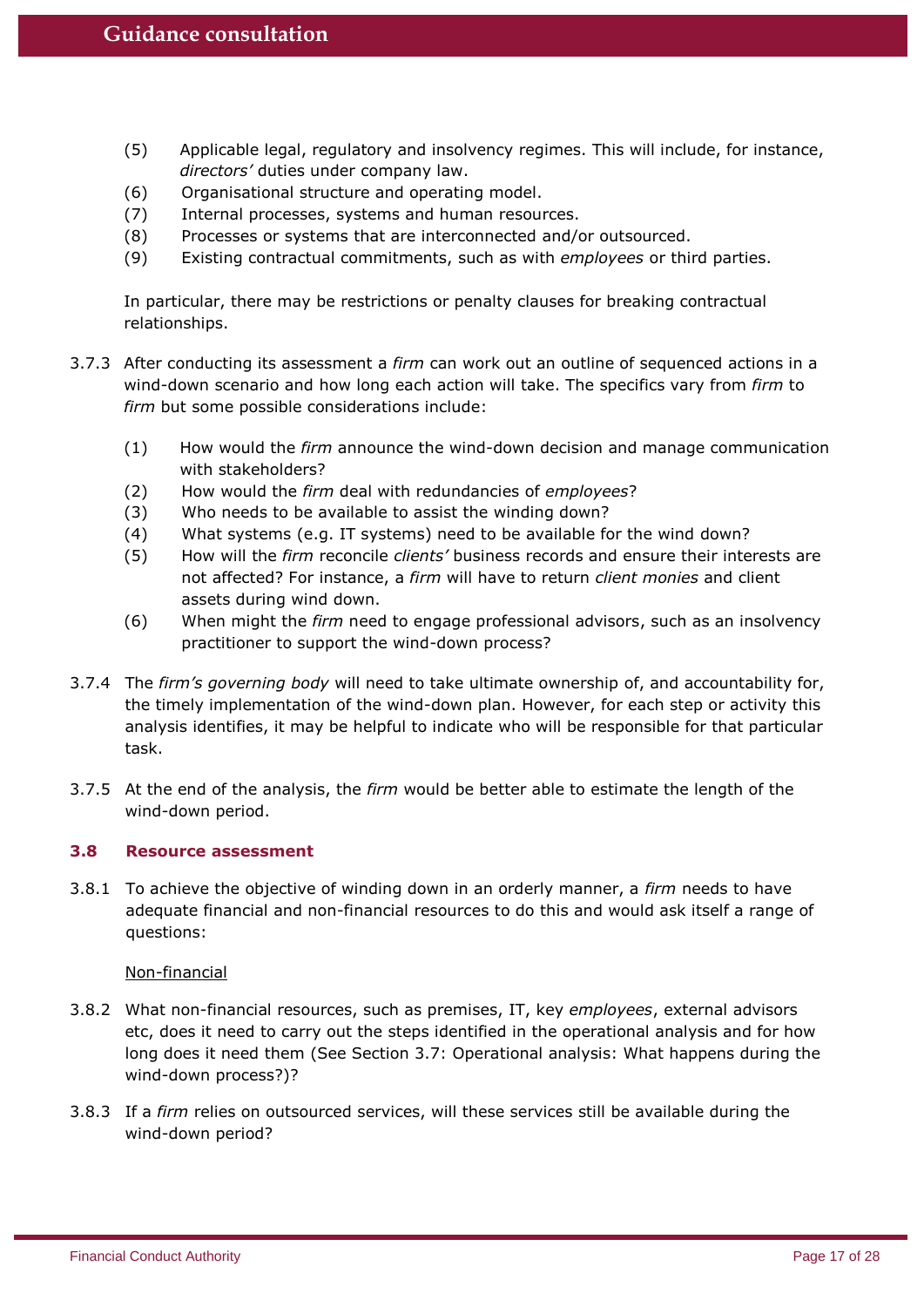3.8.4 If a *firm* is part of a larger *group*, and is depending on *group* resources, would it still have adequate resources to wind down in an orderly manner if the *group* failed?

**Financial** 

- 3.8.5 This approach document does not provide any *rule* or interpretation in addition to the financial resources requirements applicable to a *firm*. Rather, it highlights some of the factors which a *firm* may want to consider in its wind-down planning.
- 3.8.6 It is important that *firms* monitor their solvency on a regular basis to ensure they continue to be able to meet their obligations as they fall due. If a *firm* becomes uncertain of its ability to do so, it may seek professional advice, such as from an auditor or insolvency practitioner to assist.
- 3.8.7 A *firm* in wind down will have non-routine *cash* inflows and outflows, which are best monitored on a daily basis. This includes:
	- (1) inflows, i.e. predicted revenue and other inflows that are likely to be limited after the triggering event and/or if a wind-down decision is made;
	- (2) ordinary outflows, i.e. the cost of maintaining operational premises and systems; and
	- (3) extra-ordinary outflows associated with winding down, such as extra closure costs, legal fees, professional services and insolvency practitioner *fees*, redundancy payments, retention payments, pension fund deficits, lease and other termination penalties and costs of breaking contracts.
	- 3.8.8 A *firm* could then consider if it would have enough *cash* or *cash* equivalent investments to meet their operating expenses and any other obligations during the wind-down period.

## **3.9 Cancellation of permission**

- 3.9.1 A *firm* needs to have its *Part 4A permission* cancelled in order to complete the wind-down process. Before we can grant a cancellation, we will review, amongst other things:
	- (1) generally, whether it would be detrimental to *customers* or would cause market disruptions to cancel the permission;
	- (2) whether there any unresolved *customer complaints*;
	- (3) whether all *client monies* and client assets (if any) been returned in accordance to *CASS rules*; and
	- (4) whether there are any outstanding *fees* owed to the *FCA*?
	- [**Note:** Although we aim to complete a cancellation transaction as quickly as possible, we will need sufficient time to consider if a *firm* meets the regulatory requirements or prerequisites for cancellation of permission.]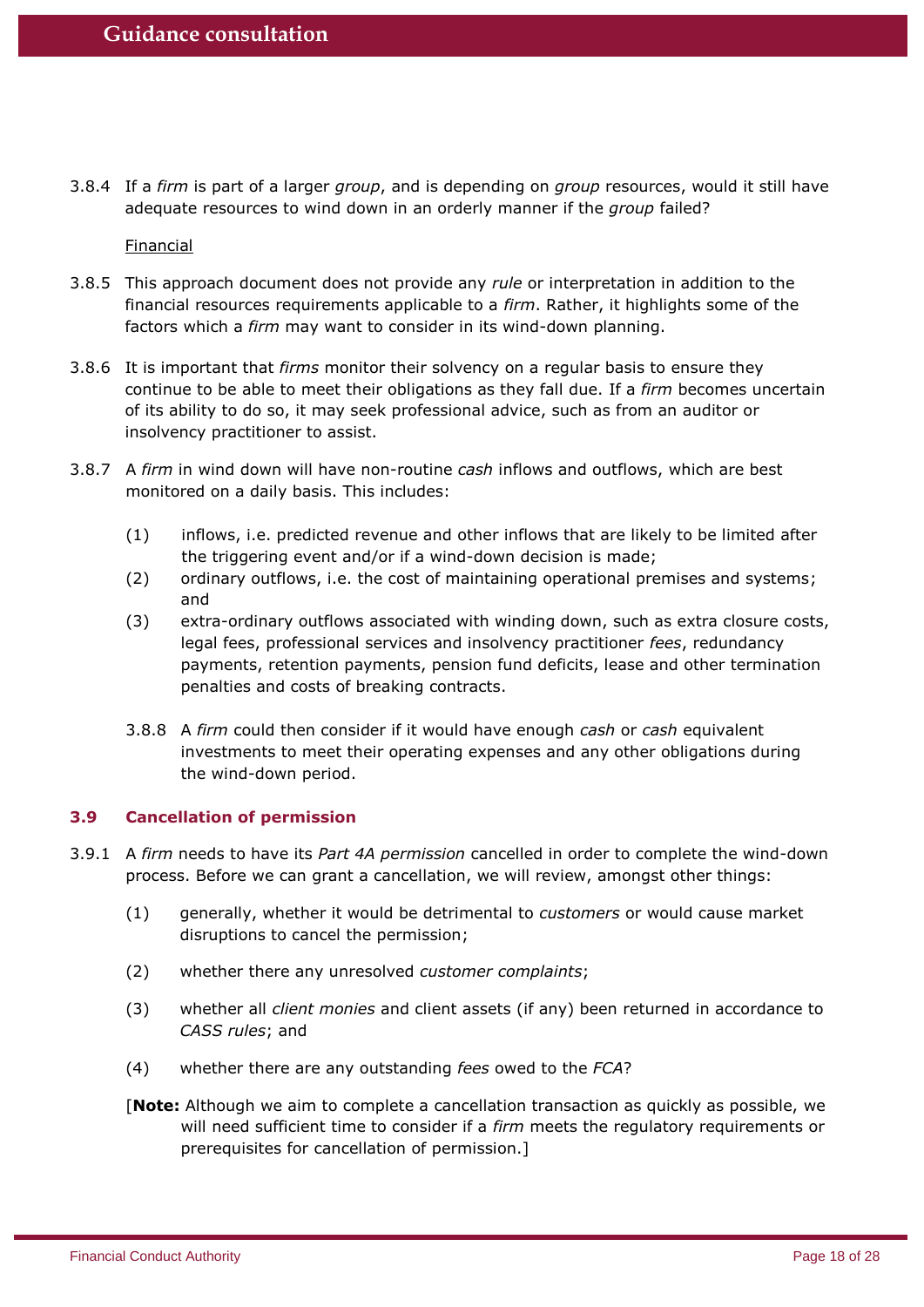## **4 Further topics**

#### **4.1 Anticipating reactions**

4.1.1 In Section 3.6: Impact assessment: Who will be affected by the wind down?, we explained how important it is for *firms* to assess the impact of a wind down on *customers*, markets and other parties. In this section, we highlight the importance of anticipating the reactions of those parties.

#### **Employees**

4.1.2 *Employees* may want to leave as soon as possible to secure new jobs. *Firms* may therefore need to consider how to ensure it can retain the key *employees* needed to carry out the wind down.

#### Clients or counterparties

4.1.3 If a firm is winding-down, especially under challenging market conditions, there is a risk that *counterparties* or *clients* may simply *default*. This may have consequences on the anticipated cost, duration and or impact of the wind down.

#### Creditors, landlord and other suppliers

4.1.4 When a *firm* announces its wind-down decision, this may affect its reputation and credit rating. This may cause concerns for creditors, landlord and other suppliers about the *firm'*s ability to meet any outstanding liabilities and trigger reactions such as margin calls or demands for full and final payment. It is therefore crucial that the *firm* communicates with these parties, and ensures there is sufficient liquidity to meet the liabilities when they fall due. This is a prime example of the importance of making a timely decision to wind down.

## **4.2 Communications plan**

4.2.1 An effective wind-down plan would include a predetermined communications plan that considers the contents and timing of communications, including website updates, to a wide range of stakeholders, such as relevant regulators (e.g. listing authority, stock exchange, *FCA*/*PRA*, *overseas* regulators etc.), *employees*, *customers,* service providers, *shareholders*, bondholders and media.

|    | Some suggested elements for the communications plan:                          |
|----|-------------------------------------------------------------------------------|
|    | 1) identify the stakeholders to be engaged;                                   |
| 2) | who and how to engage those stakeholders;                                     |
|    | 3) agree the internal process for drafting and approving any communication to |
|    | the stakeholders;                                                             |
|    | 4) establish guidance and procedures for a proactive vs reactive              |
|    | communication strategy (or combination);                                      |
|    | 5) prepare scripts in advance if appropriate e.g. holding statements,         |
|    | acknowledging that detailed messaging may only be possible reactively;        |
|    | and                                                                           |
|    | 6) recognise the potential need for the governing body to engage with legal   |
|    | advisors and communication experts (e.g. media training).                     |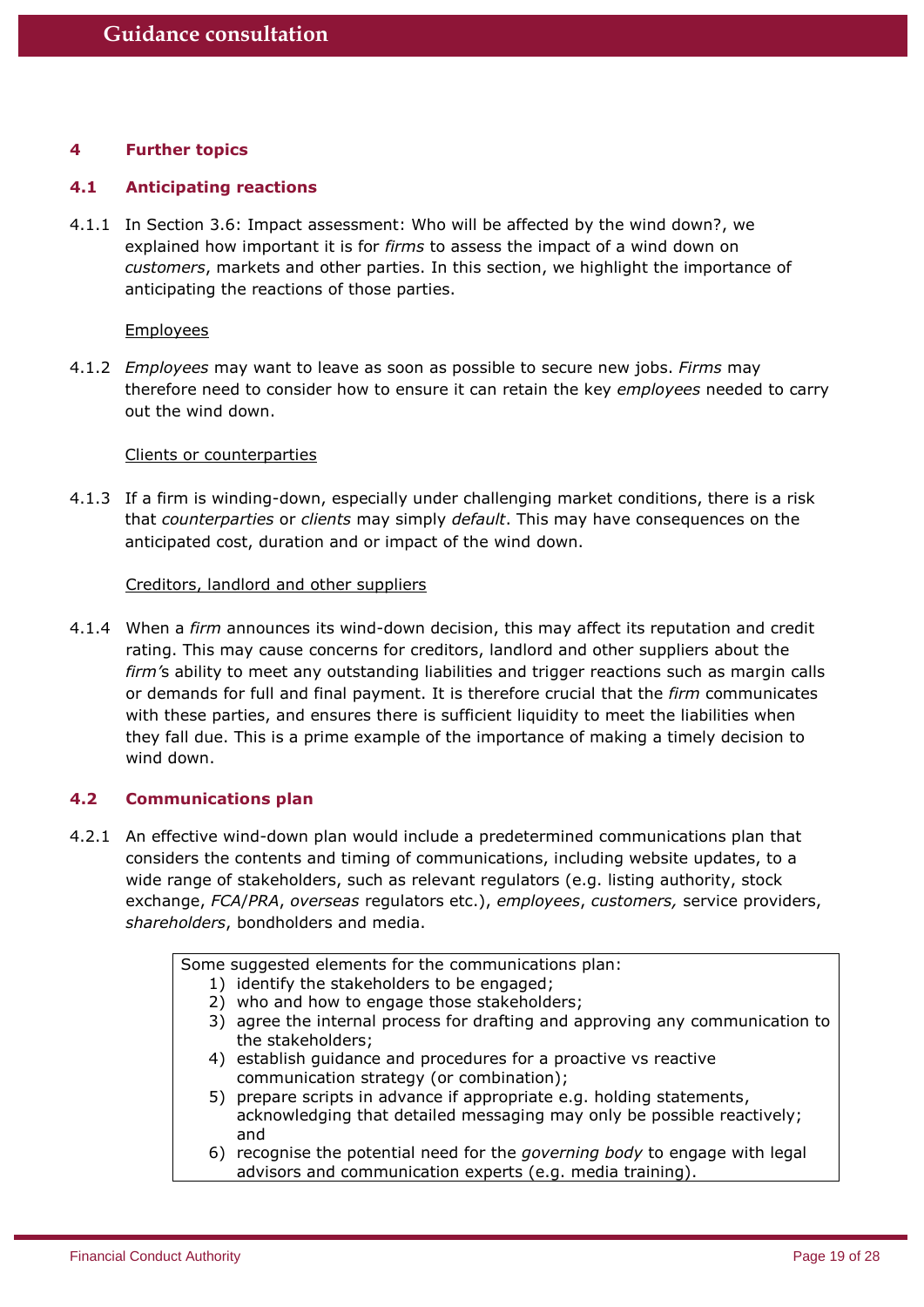- 4.2.2 Good stakeholder contact during the wind-down period supports the *FCA's consumer* protection and market integrity *statutory objectives*. Rumours and a lack of reliable information can create concerns amongst *consumers* and, in more severe cases, increased risk of detriment and disruption to the wider market.
- 4.2.3 In line with Principle 11, *firms* need to be mindful of their obligation to keep the regulator informed of material developments. This includes issues that might threaten the ongoing viability of the *firm* and any decision to cease operations. Thereafter, a regular dialogue between the *firm* and the regulator needs to be maintained.
- 4.2.4 It is important to identify one or more individuals who will be responsible for coordinating effective and timely communications during the wind-down period. These individuals are likely to include senior decision makers as well as those with specialist communications/technology skills, for example those with knowledge of financial disclosure requirements, web publishers etc. This is particularly relevant for a *group* of companies, or where *listed* entities are involved. In order for these individuals to effectively deliver communications in a wind down they will need the appropriate training, tools, systems and resources.

## **4.3 Client monies and custody assets**

- 4.3.1 Any *firm* holding *client monies* or *custody assets* must ensure that it complies with all applicable *CASS rules*.
- 4.3.2 All firms that fall under the requirements of *CASS* 10.1.1R must maintain a *CASS Resolution Pack* (*CASS* RP).
- 4.3.3 The purpose of the *CASS* RP is to ensure that a *firm* maintains and is able to retrieve information that would, in the event of its insolvency, help an insolvency practitioner achieve a timely return of *client money* and *safe custody assets* held by the *firm* to its *clients*.

## **4.4 Groups of firms and overseas businesses**

- 4.4.1 If the *firm* is part of a larger *group* and decides to have an individual wind-down plan the latter will almost inevitably be impacted. In particular, some or all elements of its governance, financing and operations may be dependent on the *group*. These dependencies have implications on the wind-down plan's cost, duration and simplicity.
- 4.4.2 A *firm* preparing a wind-down plan at *group* level would be facing two possible wind-down scenario options:
	- (1) the *firm* winds down on its own in an event independent of its *group*; or
	- (2) the *firm* winds down as part of a larger *group failure*/wind-down event.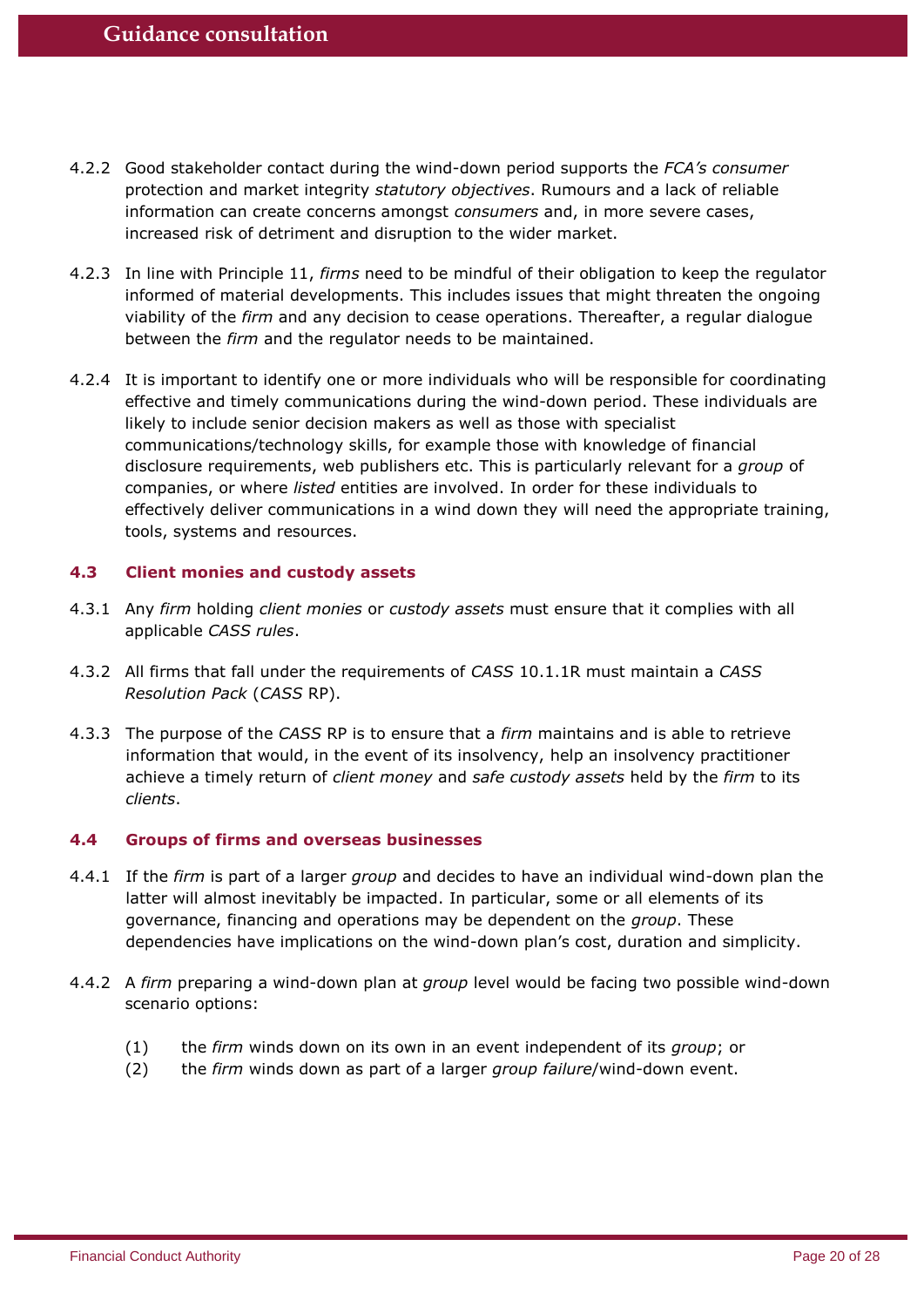- 4.4.3 The following are just some common questions which a *firm* could consider in a *group* scenario:
	- (1) Does the *group*/parent need to be consulted before making the wind-down decision?
	- (2) If the *group* has entities that are *listed*, are there any actions to be taken in line with applicable *listing rules* and disclosure regimes?
	- (3) If there are *intra-group transactions*, how are they unwound and how do they affect wind-down costs?
	- (4) What support will the *firm* receive from the *group* during its wind-down?
- 4.4.4 A *group failure* event is particularly serious, as it could mean the relevant *firm* no longer has access to *group* resources such as a central treasury function, financial resources, IT and administrative functions for its own wind-down operation. It would then need to consider alternative resources in its wind-down planning.
- 4.4.5 Wind down triggers the closure of all regulated business undertaken by the *firm*, including *overseas* activities. Closure of *overseas* branches or subsidiaries could be complicated due to jurisdictional differences (e.g. regulatory requirements, employment law, law on liquidation, etc.) and time differences (e.g. in relation to announcement of wind down, closing off transactions etc.), which can add to the cost and duration of winding down.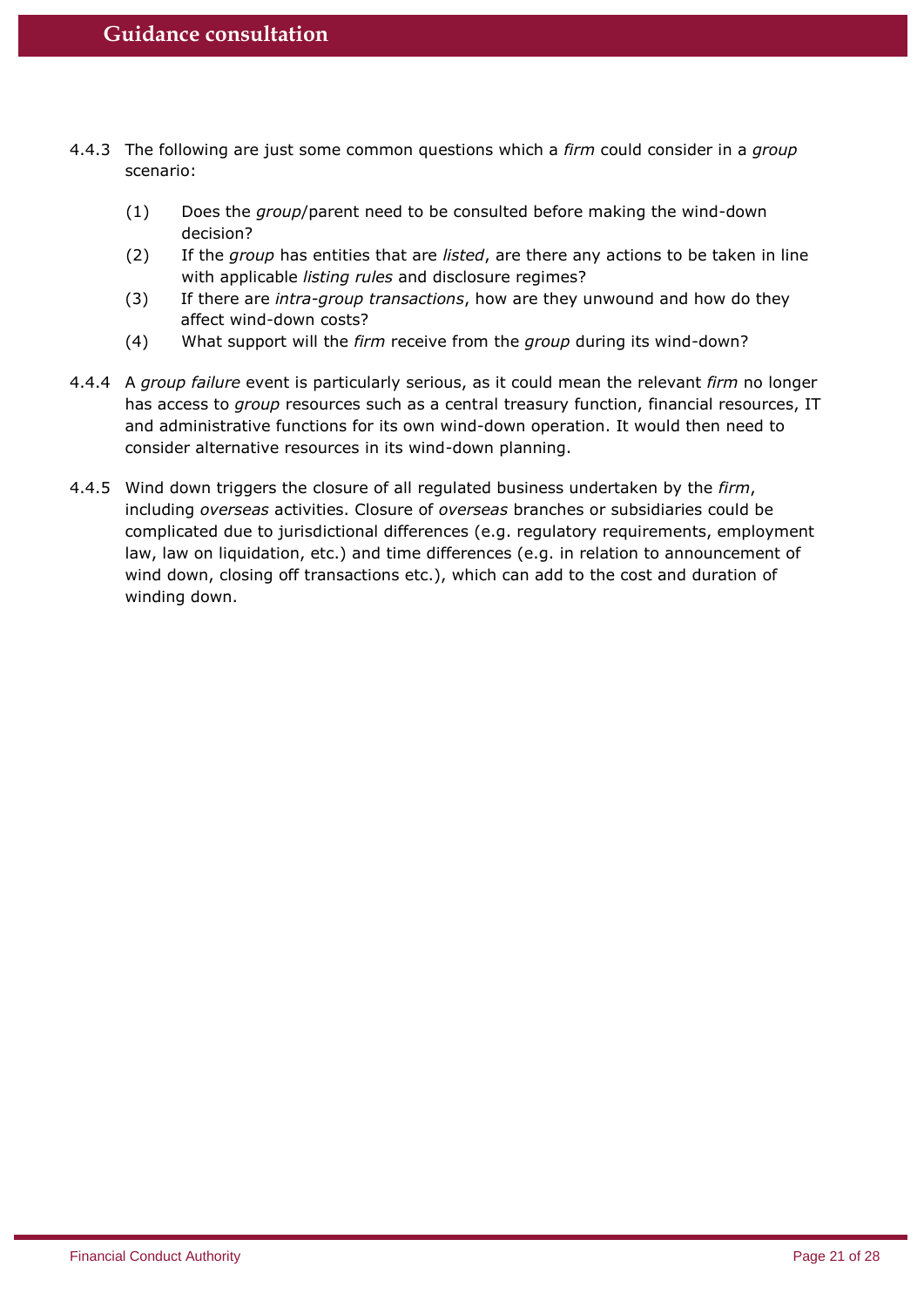# **Appendix 1: Quick Reference Guide (QRG)**

## **1. Introduction**

## **1.1 Overview**

- 1.1.1 This Quick Reference Guide (QRG) helps solo-regulated *firms* to put the theory of winddown planning into practice.
- 1.1.2 This QRG is **not** a definitive checklist for wind-down planning. No two *firms* are identical and the actual wind-down planning process will depend on a *firm's* specific business and operating model. This QRG highlights the various components a *firm* can include when building its wind-down plan.
- 1.1.3 This QRG is written for all solo-regulated *firms*, but it may be particularly helpful to those carrying out wind-down planning for the first time.

#### **1.2 Main concepts**

- 1.2.1 A *firm* will have to wind down if continuing its business is no longer viable. A business is no longer viable if the *firm* does not have adequate resources to meet its regulatory requirements (e.g. the threshold conditions) or to wind down in an orderly manner.
- 1.2.2 Well-structured management information allows a *firm* to identify if there are any emerging risks that may make the *firm* unviable. This may allow a *firm* some time to try to recover. If the recovery options fail, then it is almost certain that it is no longer viable.
- 1.2.3 A *firm* needs to be careful not to leave the decision to wind down so late that it no longer has adequate resources or liquidity in order to wind down in an orderly manner.

## **2. Leadership and responsibilities**

#### **2.1 Leadership and responsibilities**

- 2.1.1 For successful wind-down planning, it is important that a *firm's governing body* (e.g. the board of *Directors* of a company or *partners* of a *partnership*) fully understand the purpose and process of wind-down planning.
- 2.1.2 The *firm's governing body* is ultimately responsible for the effectiveness of wind-down planning, and so needs to demonstrate leadership and set the strategy for the process.
- 2.1.3 Effective wind-down planning is more likely if it is prepared by a working group leading the process and reporting to the *governing body*.

| Effective                                 | Less effective                           |
|-------------------------------------------|------------------------------------------|
| Board of Directors appointed the Chief    | Board of Directors asked the Finance     |
| Operating Officer (COO) to lead the wind- | Department to work out the estimated     |
| down planning project and asked the COO   | costs of winding down the business (i.e. |
| to brief the Board on the principles of   | without considering the associated       |
| wind-down planning so it can agree on the | governance and operational planning      |
| planning strategy.                        | elements).                               |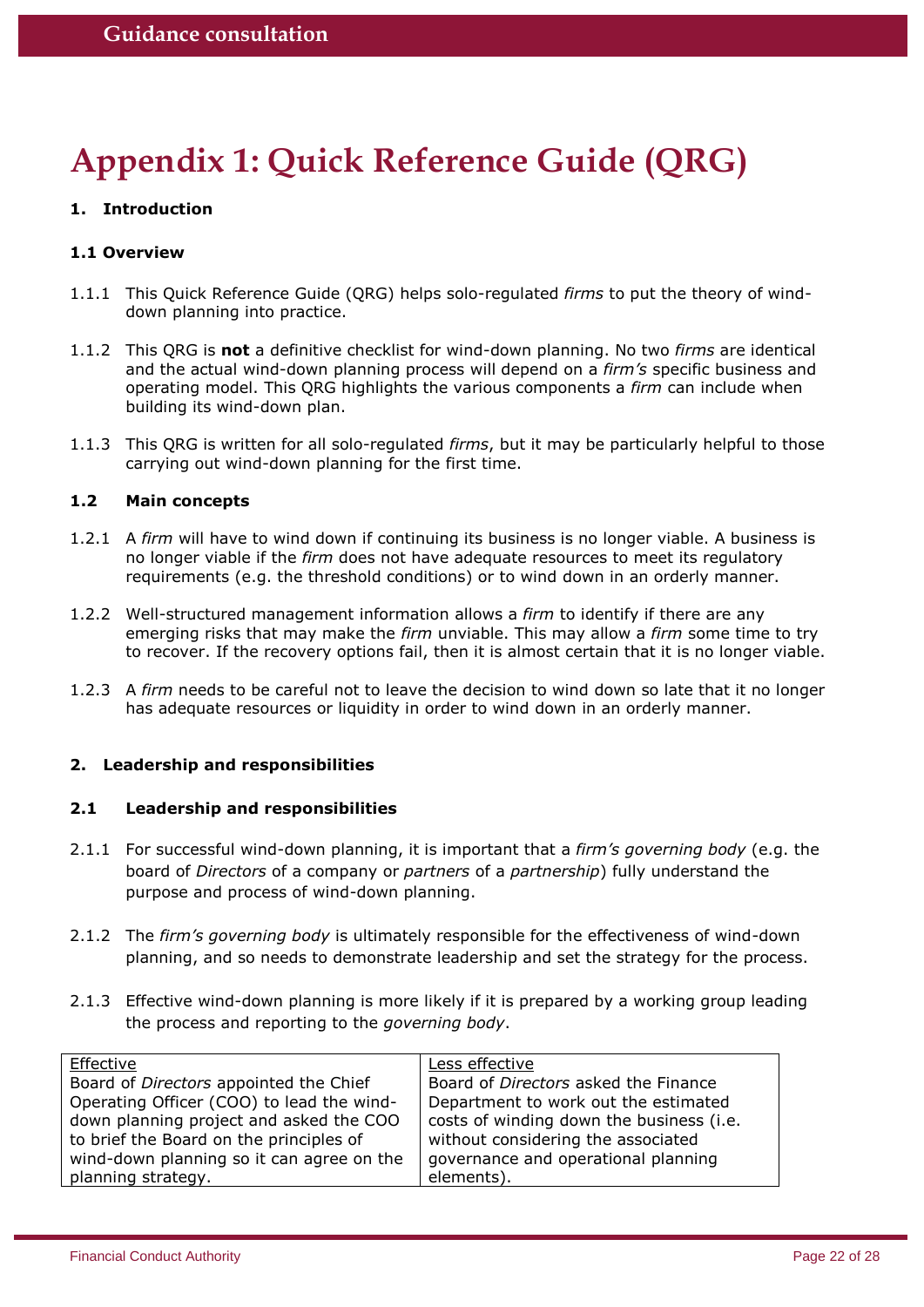## **3. Business areas and workshops**

#### **3.1 Engaging all business areas and setting up workshops**

- 3.1.1 All the *firm's* business areas, including the front line, are affected by winding down and will bring their unique perspectives to crafting a strategy and a working document.
- 3.1.2 A sensible approach is to set up workshops with representatives from various business areas. The workshop will explain the principles of wind-down planning to these representatives and work with them to analyse the processes and resources of each business area.
- 3.1.3 These workshops will provide the data to be used in the wind-down planning.

| Effective                                 | Less effective                            |
|-------------------------------------------|-------------------------------------------|
| Firm sets up a workshop for each business | Firm sends a questionnaire to each        |
| area. Explains the rationale of wind-down | business area and asks someone in that    |
| planning to the representatives in the    | area to fill in the form and return it to |
| workshop, and invites the representatives | senior management.                        |
| to explain their local business area      |                                           |
| processes, risks and resources.           |                                           |

## **4. The business and operating models**

#### **4.1 Analysing the business and operating models**

- 4.1.1 In order to analyse the business and operating models effectively, a *firm* should:
	- (1) place emphasis on understanding how the *firm's* balance sheet generates profit and loss figures and the details of operations;
	- (2) carry out a review the sources and uses of both capital and liquidity by reviewing, among other items, revenue drivers, cost drivers and sources of *cash* inflows and outflows;
	- (3) consider which areas may be difficult to wind down, e.g. due to longer notice periods of some *employees*, certain *transactions* or contracts with third parties that are subject to a longer cancellation period; and
	- (4) consider internal and external connectedness.

| Effective                                | Less effective                           |
|------------------------------------------|------------------------------------------|
| The working group carefully studies the  | The working group does not draw out from |
| data gathered from the workshops, and    | the data gathered from the workshops     |
| assesses which areas may be difficult to | vulnerabilities and pinch points.        |
| wind down.                               |                                          |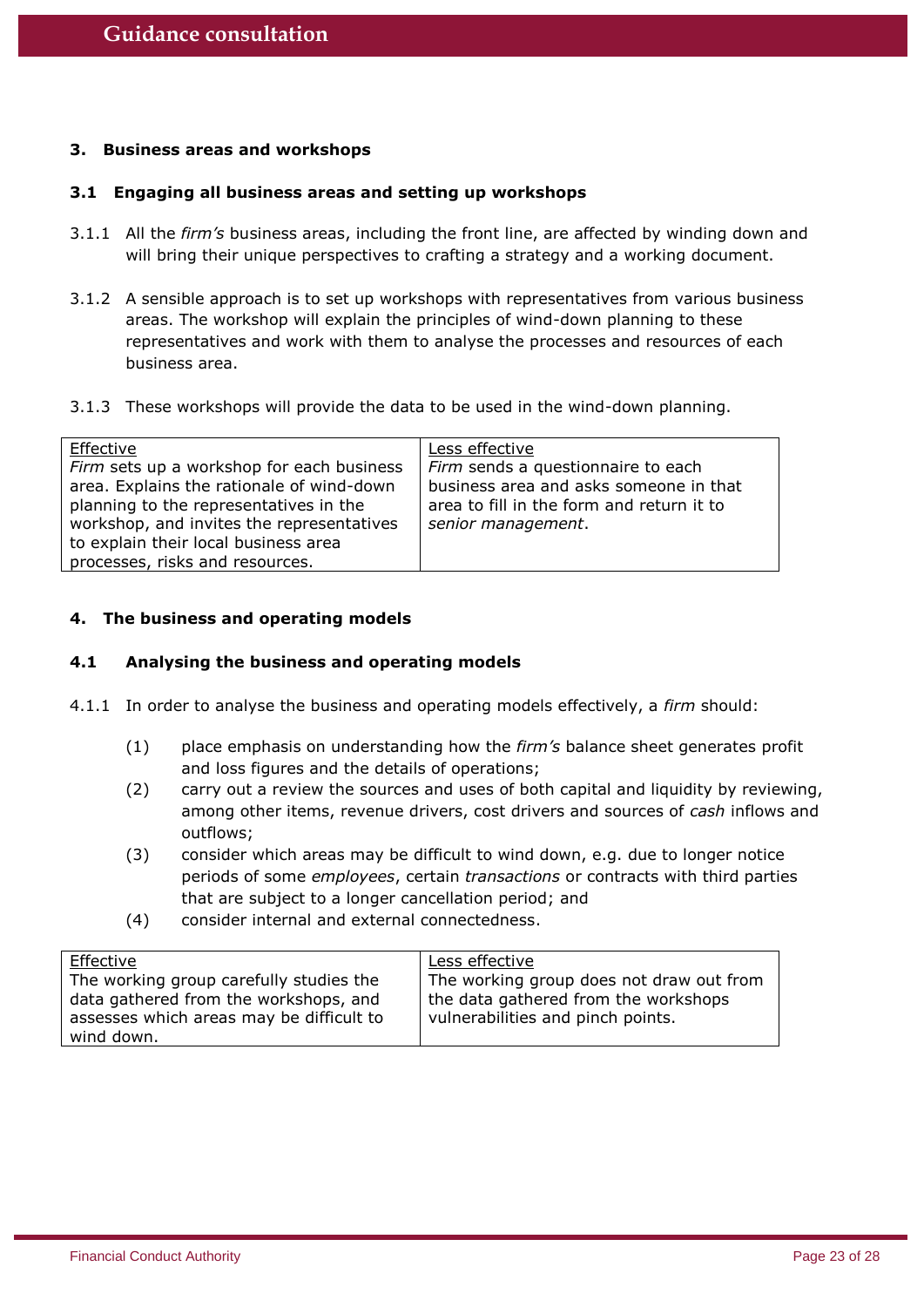## **5. Wind-down scenarios and relevant management information**

## **5.1 Generating wind-down scenarios and identifying relevant management information to monitor**

- 5.1.1 In order to generate wind-down scenarios, a *firm* may consider the followings:
	- (1) which are the critical revenue drivers and business lines for the *firm* to sustain;

(2) which are the business areas subject to the greatest risks, e.g. if a sudden large volatility in the currency market will lead to great *losses*;

- (3) the infrastructure, resources or third parties upon which the *firm* heavily depends;
- (4) the *firm's* agreed (qualitative and quantitative) risk appetite and risk thresholds;
- (5) internal audit reports;
- (6) compliance monitoring processes and reporting.
- 5.1.2 The above thinking will help a *firm* to find out its 'risk fault lines', i.e. those critical areas whose *failure* would severely affect the business.
- 5.1.3 Based on the risk fault lines identified, a *firm* can decide the plausible scenario(s) the wind-down scenarios - under which it will no longer be viable. We give some examples in the table at 5.1.4.
- 5.1.4 After defining the wind-down scenario(s), a *firm* identifies the key management information that is most directly related to those scenario(s) and the relevant indicators it will want to monitor for danger signs.

| Effective                                       | Less effective                                                                       |
|-------------------------------------------------|--------------------------------------------------------------------------------------|
| Some wind-down scenarios (fast and slow-        | The <i>firm</i> takes the view that the <i>firm</i> is                               |
| moving; firm specific and macro-                | running well and will never fail. Even if it                                         |
| economic):                                      | failed, it believes that it could sell the                                           |
| severe economic downturn leading<br>$\bullet$   | business to another <i>firm</i> in short order or                                    |
| to continuous losses with no sign of            | obtain generous cash infusions from a                                                |
| recovery; and                                   | parent.                                                                              |
| loss of critical IT infrastructure<br>$\bullet$ |                                                                                      |
| (especially if the <i>firm's</i> business is    | <b>Note:</b> No business can categorically                                           |
| largely technology-based).                      | guarantee it will never fail. A failing                                              |
|                                                 | business is not always able to find an<br>acquirer/investor for the business and the |
| Some management information which a             | process to effect due diligence and a                                                |
| firm could constantly monitor:                  | change in control can be very lengthy.]                                              |
| profitability; and<br>$\bullet$                 |                                                                                      |
| net cash position.<br>$\bullet$                 |                                                                                      |
|                                                 |                                                                                      |
| [Note: these are not definitive lists. Firms    |                                                                                      |
| will need to analyse their business and         |                                                                                      |
| work out their own scenarios.]                  |                                                                                      |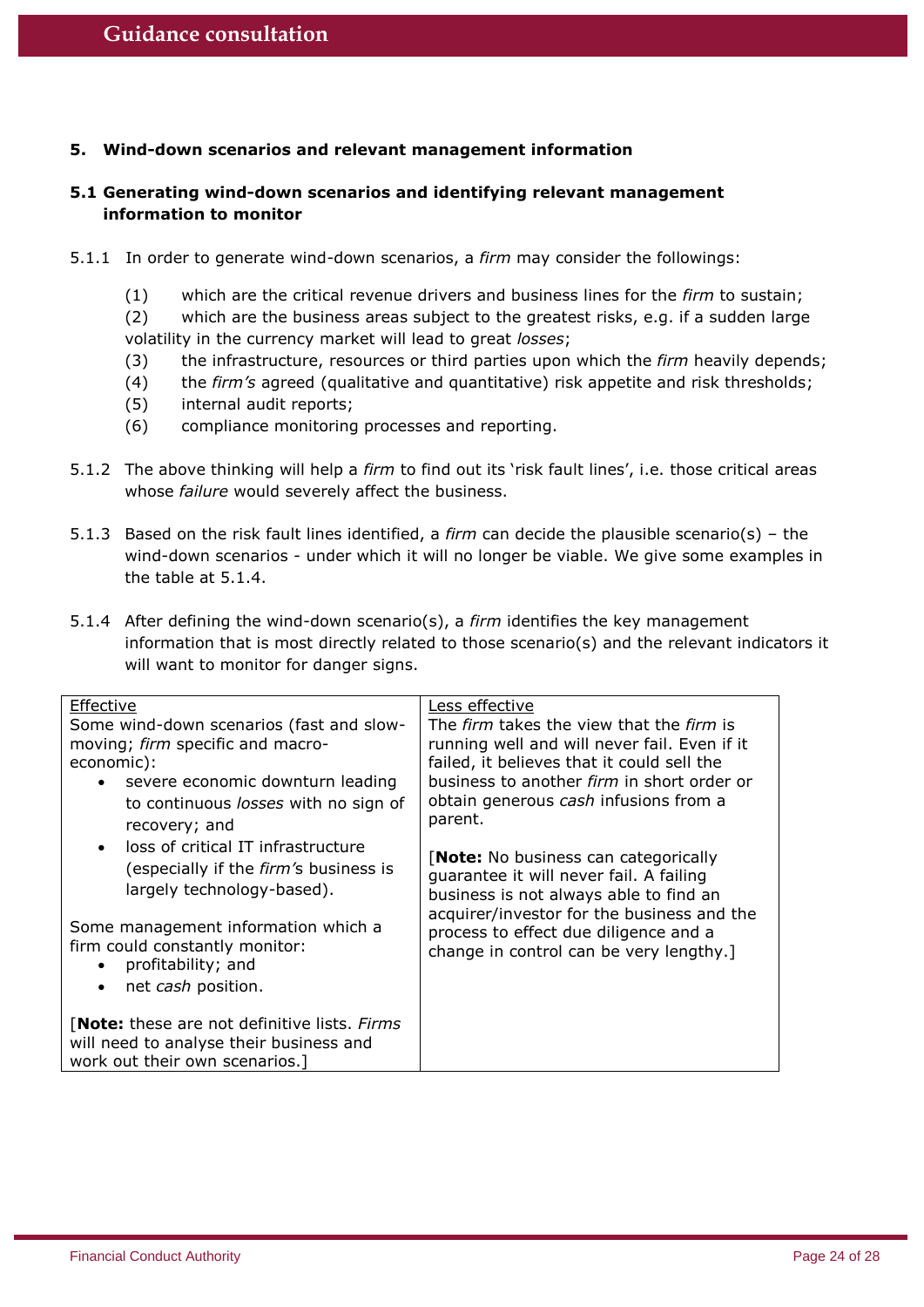## **6. The governance process for winding down**

#### **6.1 Formulating a governance process for winding down**

- 6.1.1 The Board ultimately owns any documented governance process for winding down. It may stipulate a mechanism to determine when to invoke wind down, typically via monitoring key management information to detect the early warning signs of a potential wind-down situation. The Board may also state a line of reporting to ensure that *senior management* and the *governing body* is given this information without delay.
- 6.1.2 In a time of financial stress, clear-headed and prompt decision-making is essential. It is up to the *governing body* of a *firm* to make such a decision, but it may have to consult its parent if it is part of a larger *group*.

#### **7. Impact assessment**

#### **7.1 Carrying out an impact assessment: who will be affected?**

- 7.1.1 In an impact assessment, a *firm* may ask the following questions to identify the stakeholders who may be affected by the winding down:
	- (1) Consider how the *customers* would be affected by the wind down. For instance, how many existing *customers* will the *firm* have to deal with if it is winding down now? How will the *firm* close *transactions* with these remaining *customers* and will *customers* be diligent in responding to the *firm's* notices and closing their business relationship?
	- (2) Does the *firm* need to execute risk-reducing trades and, if so, will it continue to have access to the right market *counterparties* to do so?
	- (3) Does the *firm* have an effective system to maintain *client* and *transactions* records?
	- (4) How will *employees*, suppliers, *counterparties* or other third parties be affected?
	- (5) What are the potential tax implications of winding down?

| Effective                             | Less effective                                 |
|---------------------------------------|------------------------------------------------|
| Take into account the possibility of  | Take the attitude that if a firm is insolvent, |
| customers disputing transactions when | the administrator will ultimately allocate     |
| closing out.                          | the assets according to priority.              |

## **8. Operational analysis**

## **8.1 Operational analysis**

- 8.1.1 In an operational analysis, a *firm* may adopt the following structure to work out what steps may need to be taken in winding down:
	- (1) The start point of the wind-down timeline is when the wind-down decision is made. The end point is when the regulatory *permissi*on is successfully cancelled.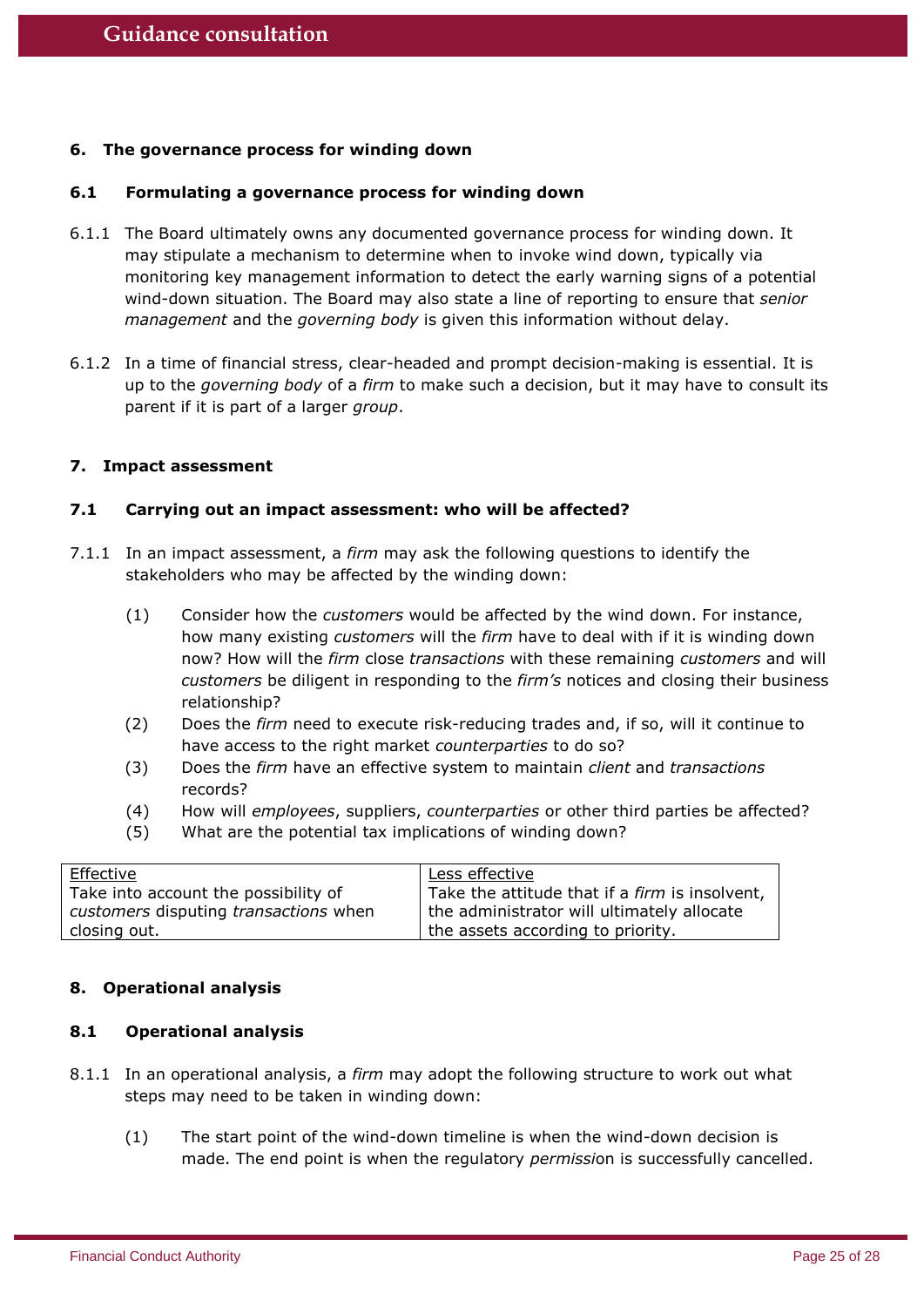- (2) Numerous actions need to occur after the wind-down decision is made and these populate the timeline in sequence.
- (3) The estimated length of the wind-down period can then be calculated from the sequence of the individual actions' durations.
- (4) This in turn allows an assessment of what resources (financial and non-financial) would be needed to implement it.

Factors which a *firm* may consider:

- **How would the firm announce the wind-down decision and manage communications** policy?
- Who needs to be available to assist the winding down?
- **H** How would the *firm* deal with redundancies and, conversely, which *employees* need to be retained with special financial arrangements?
- What systems (e.g. IT systems) need to be available during the winding down?
- **How will the firm reconcile clients' business records and ensure their interests are not** affected? For instance, if a *firm* has to return *client monies* and *assets* when winding down, how would it do this?
- Will the *firm* need to engage professional advisors to wind down?
- Has the *firm* considered the implications for any *overseas* offices and branches?

## **9. Time and costs for wind down**

## **9.1 Estimating the time necessary and costs for wind down**

- 9.1.1 *Firms* may take into account the followings in order to estimate the time and costs needed for wind down:
	- (1) *Firms* should not take on new *clients* after a wind-down decision is made, but there may be a continuing income stream from contracts with existing *clients* before the cancellation period is over. *Firms* may however want to consider how certain these remaining income streams will be in the context of winding down.
	- (2) *Firms* then need to estimate the costs of winding down. These costs include redundancy payments, retainer premiums for essential *employees*, legal and other professional *fees*, or cancellation penalties with third party providers.
	- (3) *Firms* need to determine, conservatively, the time necessary to the point that the *FCA* would remove the *firm's Part 4A permission*.
	- (4) *Firms* may draw out these estimated revenue and costs on a month-by-month schedule covering the entire wind-down period.
	- (5) The estimated wind-down costs may also take into account the possible need for an administrator and all other wind-down conditional costs such as tax, legal, specialist consultancy and audit.

| Effective                                  | Less effective                             |
|--------------------------------------------|--------------------------------------------|
| The firm sets out a month-by-month         | The firm estimates costs on a quarterly    |
| schedule of revenue and costs in the wind- | basis. [Note: Though this is not           |
| down period. Costs are itemised and        | necessarily wrong, this would make it      |
| conservatively estimated.                  | difficult to assess if the firm would have |
|                                            | enough cash or liquid assets to meet its   |
|                                            | expenses on a monthly basis.]              |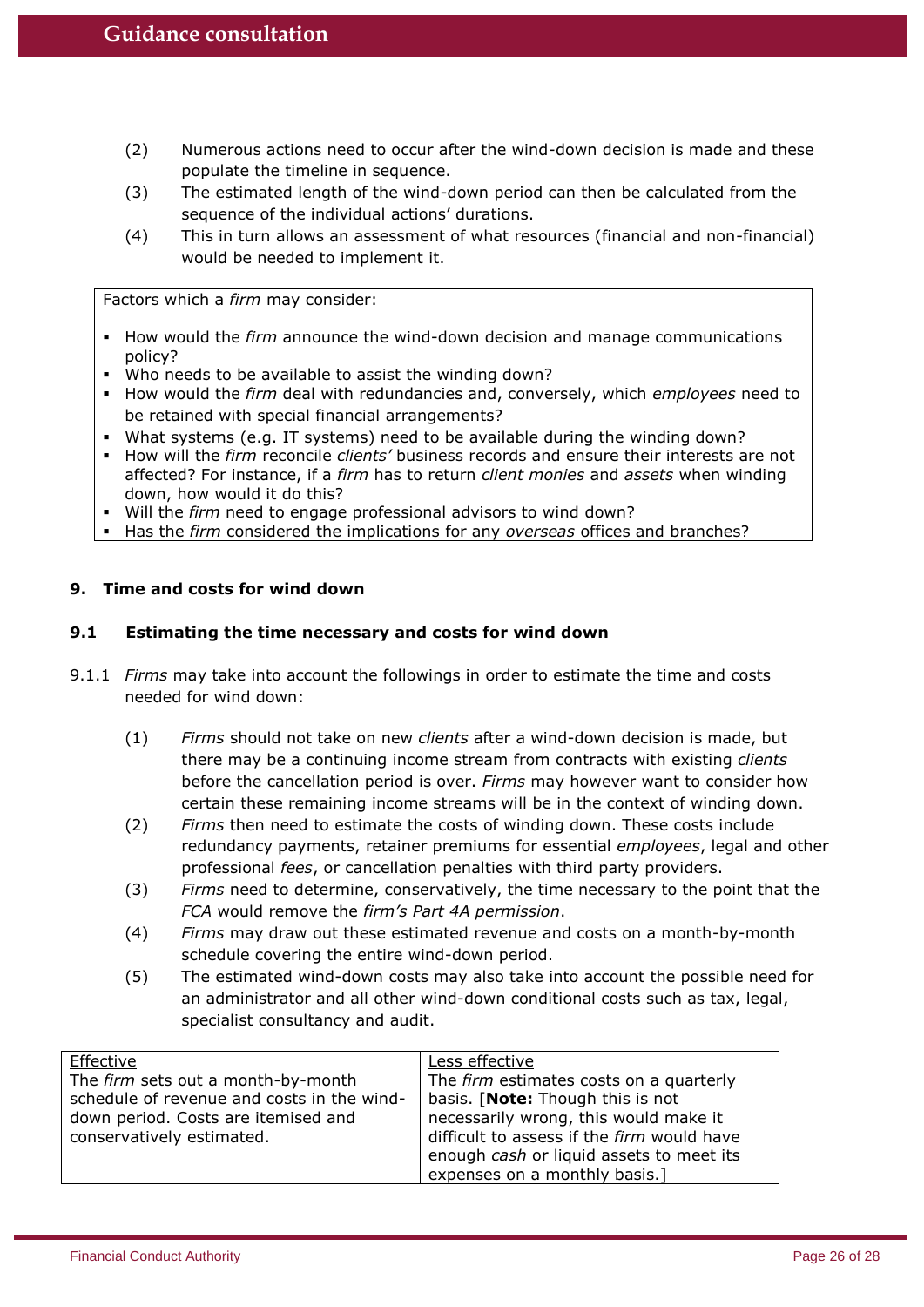## **10. Adequacy of financial and non-financial resources to wind down**

#### **10.1 Assessing the adequacy of resources**

- 10.1.1 A *firm* may take into account the followings to assess if it would have adequate resources to carry out a wind down:
	- (1) To achieve an orderly wind down, a *firm* needs to have adequate financial and non-financial resources. A *firm* that leaves making the decision to wind down until it is too late risks breaching regulatory requirements, engaging in a disorderly wind down, or even operating illegally while insolvent.
	- (2) Assess whether the *firm* has sufficient *cash* to meet monthly expenses during the wind-down period.
	- (3) Determine what non-financial resources are needed to achieve orderly wind down and check they have been secured.

| Effective                                  | Less effective                               |
|--------------------------------------------|----------------------------------------------|
| Consider which key employees will be       | The firm only assesses its capital           |
| needed for an orderly wind down but may    | adequacy, and fails to assess its ability to |
| want to leave the firm after the wind-down | meet monthly expenses during the wind-       |
| decision is made. An allowance to retain   | down period.                                 |
| these employees during the wind-down       |                                              |
| period may be needed.                      |                                              |

## **11. Special considerations**

#### **11.1 Special considerations**

- 11.1.1 Please refer to Chapter 4 of the approach document and identify which factors apply and consider incorporating them into the wind-down planning
- 11.1.2 In particular, if a *firm* has any dealing with *client monies* and *assets*, it needs to ensure it complies with the relevant *rules* in *CASS*.
- 11.1.3 *Firms* should also consider to have communications plan in place*.*

## **12. Documentation, approval and maintenance**

#### **12.1 Documentation, approval and maintenance**

- 12.1.1 *Firms* may keep a written record of discussion of the wind-down planning process, and most importantly, the wind-down plan as the final output.
- 12.1.2 The final output the wind-down plan will be easier for its future users to implement if it is simply structured for ease of reference with sections such as:
	- (1) governance process for wind-down scenario (Section 6 of the QRG);
	- (2) operational analysis for winding down (Section 8 of the QRG);